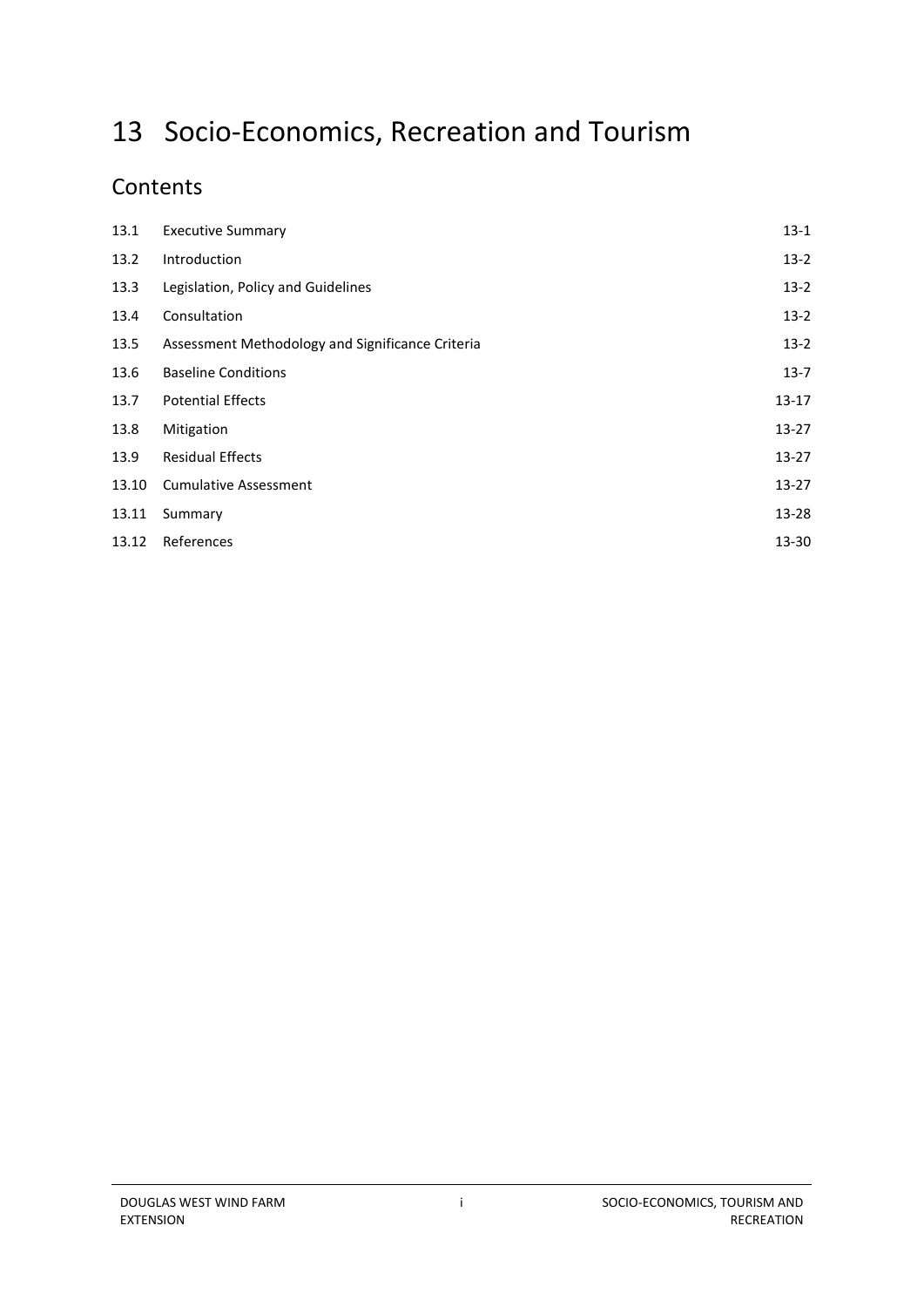This page is intentionally blank.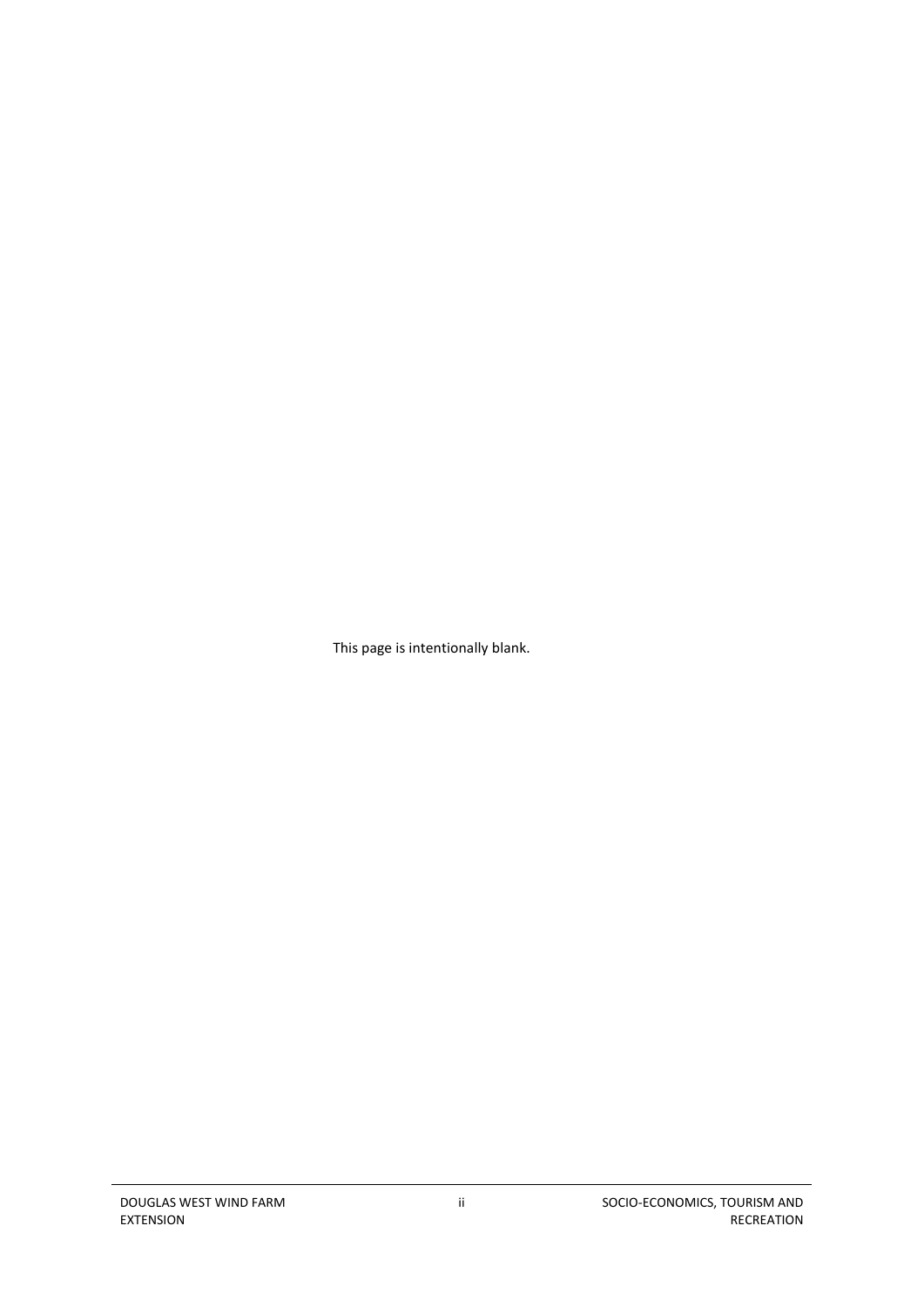# 13 Socio-Economics, Tourism and Recreation

### <span id="page-2-0"></span>13.1 Executive Summary

- 13.1.1 This assessment has considered the potential socio-economic, recreation and tourism effects of the Proposed Development.
- 13.1.2 It found that the local area has a population older than the South Lanarkshire and Scottish averages with limited opportunities for young people and employment concentrated in relatively low value sectors. The local economy has been adversely affected by the decline of coal mining and other local industries, and there are a limited number of tourism assets and accommodation providers in the local area. The challenges faced by the area suggest that creating employment opportunities is an important priority.
- 13.1.3 Based on an installed capacity of 78 megawatts (MW), the assessment of the Proposed Development's economic impact found that:
	- during the development and construction phase it would generate up to:
		- £15.9 million and 141 job years of employment in South Lanarkshire; and
		- £42.8 million and 393 job years in Scotland (including South Lanarkshire).
	- during each year of the operational phase it would generate up to:
		- £0.7 million and 5 jobs in South Lanarkshire; and
		- £1.0 million and 8 jobs in Scotland.
- 13.1.4 The assessment also found that there would be wider benefits associated with the Proposed Development as a result of the offer to the local communities of up to 5 % shared ownership, in addition to Community Benefit funding of £5,000 per MW per year (so a total of up to £390,000 per year, based on a total installed capacity of 78 MW). This would enable the local communities surrounding the Proposed Development, such as Douglas, Glespin, Coalburn, Rigside and Douglas Water, to invest in the local area, and meet the objectives set out in their community action plans. This could involve developing the area's adventure tourism offering (particularly mountain biking), resulting in increased visitor numbers and tourism related jobs. The socio-economic impact of the shared ownership scheme could support up to 8 jobs and £340,000 Gross Value Added (GVA) per year, including the benefits from leveraged funding.
- 13.1.5 There would also be benefits to the public sector from payment of non-domestic rates estimated to be worth £0.8 million each year.
- 13.1.6 A review of the latest research found no evidence of wind farm developments adversely affecting the tourism economy of Scotland. A specific assessment of the potential effect of the Proposed Development on local tourism assets, accommodation providers and tourism routes also found that there were not expected to be any adverse effects. The assessment notes that there may be beneficial effects on the tourism economy as revenue from the community benefit and shared ownership is invested in developing the local area's adventure tourism offering.
- 13.1.7 Overall, there are no significant adverse effects identified, and there are likely to be economic impacts associated with the Proposed Development, such as shared ownership revenues and construction expenditure, which could have positive, long-term benefits that assist the local area to overcome its economic challenges.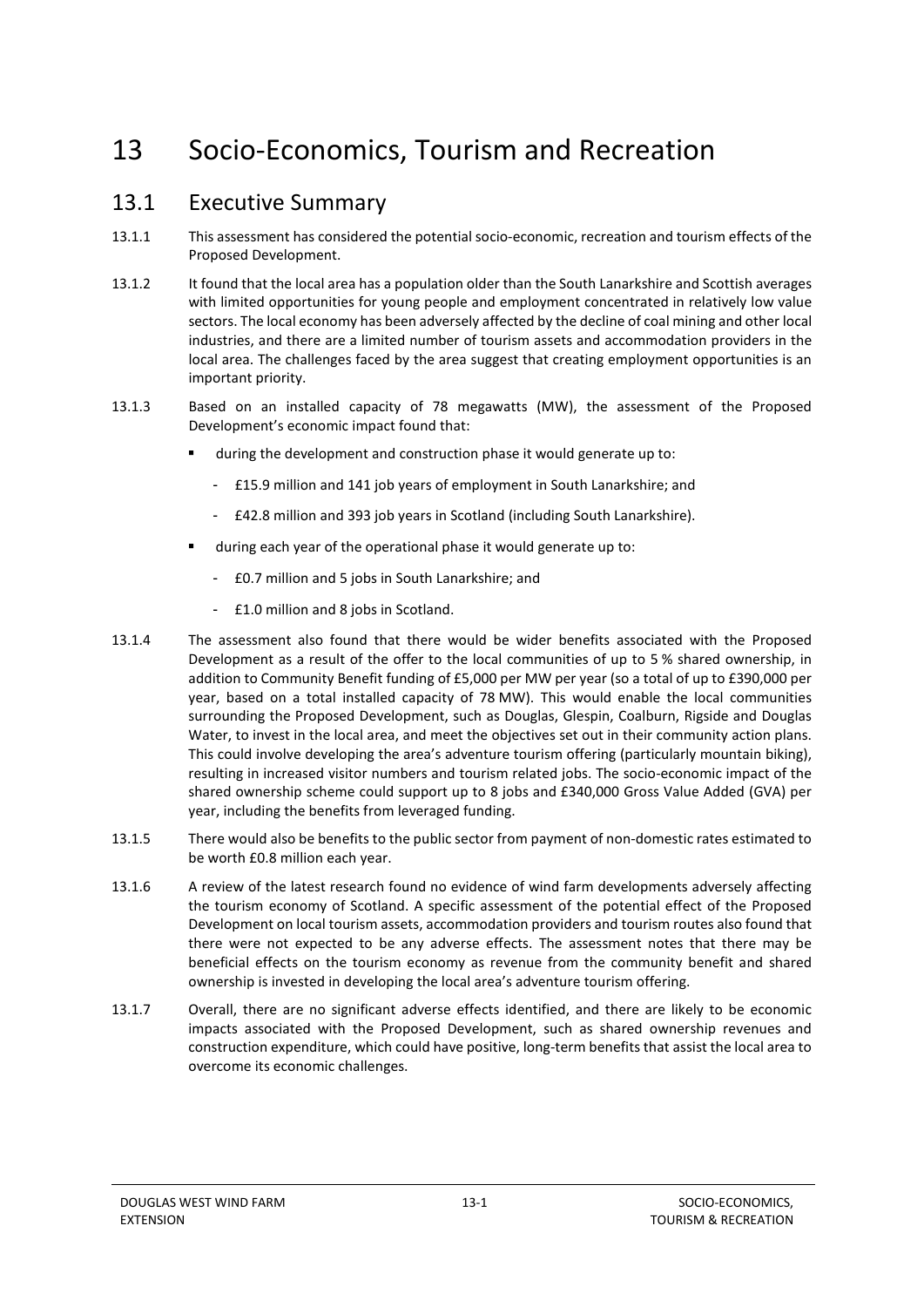## <span id="page-3-0"></span>13.2 Introduction

- 13.2.1 This chapter considers the potential socio-economic, recreational and touristic effects from the Proposed Development. This includes a consideration of local tourism activity, employment generation and any indirect economic effects from the Proposed Development.
- 13.2.2 The assessment has been undertaken on the basis of the Proposed Development consisting of 13 turbines, each with a generating capacity of around 6MW, and therefore a total installed capacity of around 78 MW.

# <span id="page-3-1"></span>13.3 Legislation, Policy and Guidelines

- 13.3.1 There is no specific legislation, policy or guidance available on the methods that should be used to assess the socio-economic impacts of a proposed onshore wind farm development. The proposed method has however been based on established best practice, including that used in UK Government and industry reports on the sector.
- 13.3.2 In particular this assessment draws on two studies by BiGGAR Economics on the UK onshore wind energy sector, a report published by RenewableUK and the then Department for Energy and Climate Change (DECC) in 2012 on the direct and wider economic benefits of the onshore wind sector to the UK economy (Department of Energy and Climate Change, RenewableUK, 2012) and a subsequent update to this report published by RenewableUK in 2015 (RenewableUK, 2015).
- 13.3.3 Similarly, there is no formal guidance on the methods that should be used to assess the effects that wind farm developments may have on tourism and leisure interests.

## <span id="page-3-2"></span>13.4 Consultation

- 13.4.1 The Applicant has held pre-application discussions with the Scottish Government Energy Consents Unit (ECU), South Lanarkshire Council (SLC), and various local community groups, including Douglas and Coalburn Community Councils regarding the Proposed Development and matters to be addressed within the EIA. During these discussions it was agreed that it is important to understand the various socio-economic impacts of the Proposed Development, and any potential impact it may have on tourism assets in the local area (beneficial or adverse).
- 13.4.2 As part of the response to the EIA Scoping Report, Scotways asked that the Core Paths Plan be consulted to check if any rights of way will be affected by the Proposed Development. SLC also requested, in their Scoping response, that the EIA consider the impact of the Proposed Development on local recreational facilities and the public access network. SLC highlighted opportunities to enhance public access and requested that an outdoor access plan be prepared.
- 13.4.3 The potential effects on core paths and rights of way, as well as for a number of other walks and trails, are considered in Section [13.7](#page-18-0) and an outdoor access plan has been provided at Figure 3.12. Opportunities to enhance public access in the local area are outlined in Chapter 3. No other scoping responses related to socio-economics, tourism or recreation were received.

# <span id="page-3-3"></span>13.5 Assessment Methodology and Significance Criteria

### *Study Area*

- 13.5.1 The study area will cover three areas for analysis and comparison, namely:
	- **Scotland**;
	- **South Lanarkshire; and**
	- The 'Local Area', constructed from the 2011 Scottish census data zones: Douglas, Coalburn and Rigside 01, 02, 03, 04 and 05, Chapelton, Glengavel and Sandford 01 and Clydesdale South 02.
- 13.5.2 [Graphic 13.1](#page-4-0) below displays the 'Local Area', with the 2011 census data zones used to construct the area shown in red, and the location of the site.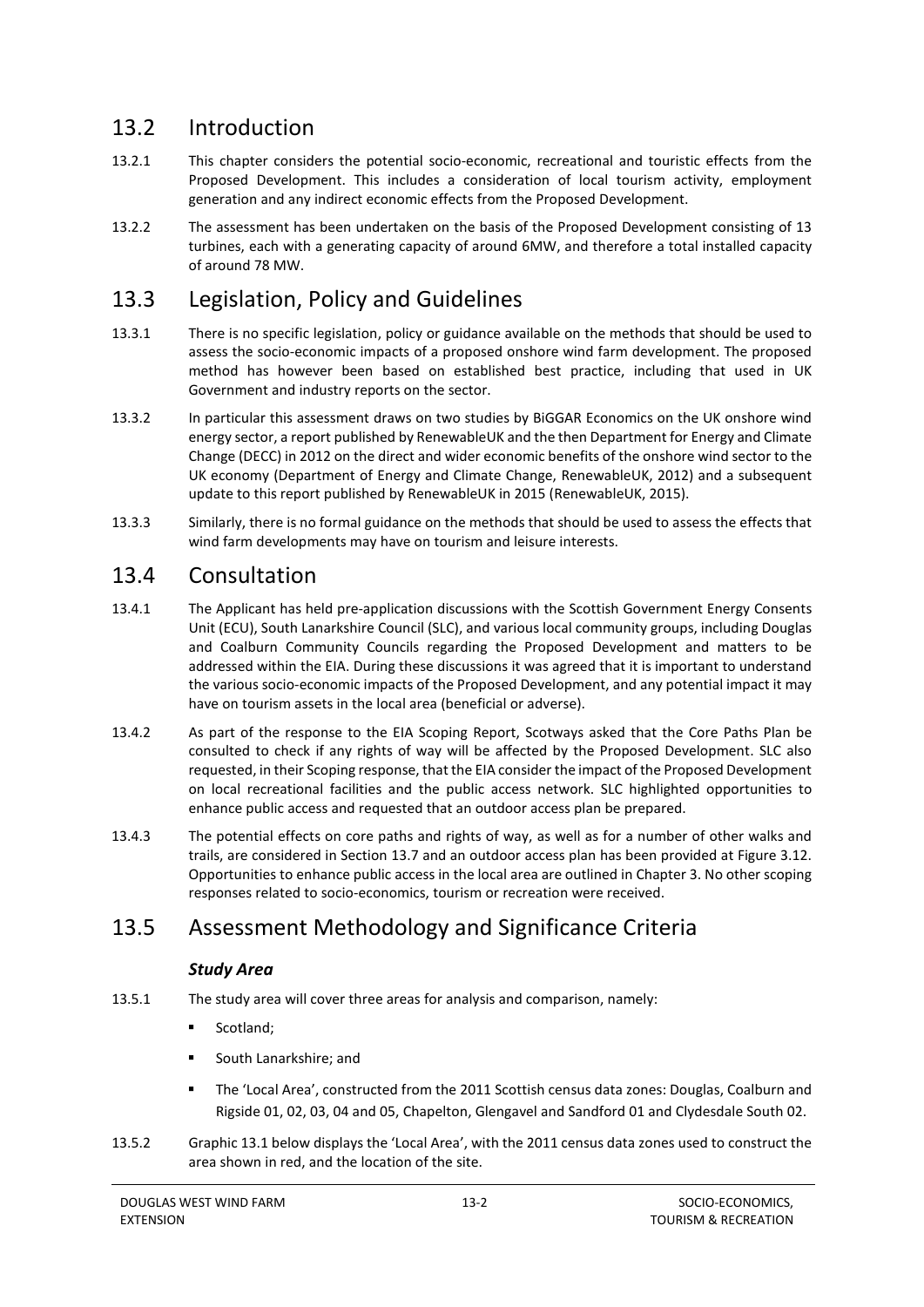<span id="page-4-0"></span>

#### **Graphic 13.1 – Illustration of the 'Local Area' Study Area.**

#### *Desk Study*

- 13.5.3 To assess the effects on socio-economic, tourism and recreation factors on the baseline conditions, the following desk study approach has been performed:
	- a review of economic strategies in Scotland, South Lanarkshire and the Local Area;
	- an analysis of socio-economic statistics for Scotland, South Lanarkshire and the Local Area; and
	- identification of local tourism and recreation assets, including accommodation providers and public paths.

#### *Site Visit*

13.5.4 No site visits were conducted as part of the study, as the necessary information could be collected solely through a desk study approach. However, the authors are familiar with the site and the Local Area from previous work.

#### *Stages in Socio-economic Analysis*

13.5.5 There is no specific legislation or guidance available on the methods that should be used to assess the socio-economic effects of a proposed onshore wind farm development for the purposes of an EIA. Therefore, to identify and assess the significance of predicted socio-economic effects, the assessment has been based on professional judgement for the degree of change resulting from the proposals, using methods commonly used in EIAs for proposed renewable energy developments, as outlined below.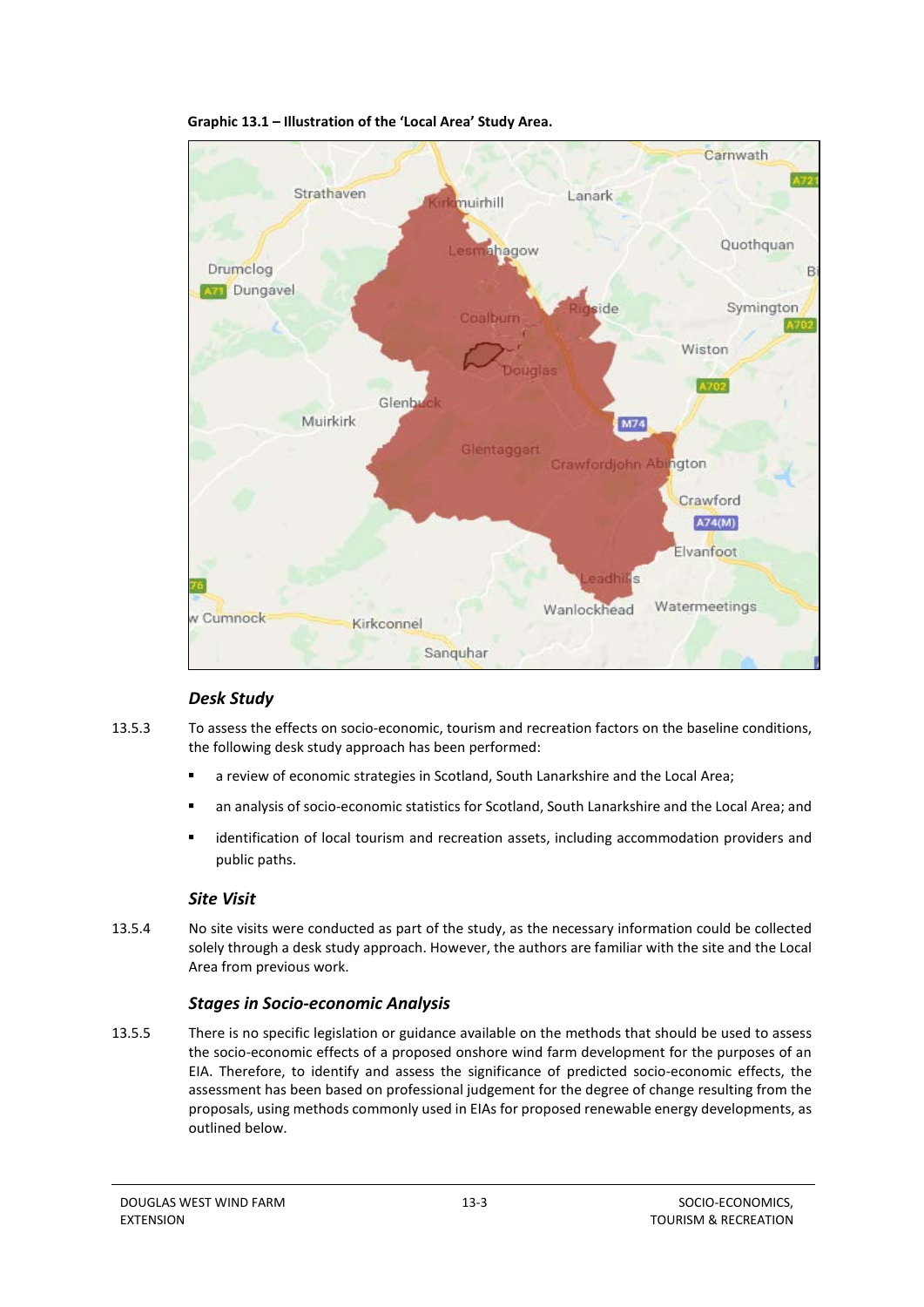- 13.5.6 The assessment of economic effects was undertaken using a model that has been developed by BiGGAR Economics specifically to estimate the socio-economic effects of wind farm developments. This model was also the basis of an assessment of the UK onshore wind sector for the DECC and RenewableUK in 2012 (Department of Energy and Climate Change, RenewableUK, 2012), which was subsequently updated in 2015 (RenewableUK, 2015). These assessments were based on case studies of the local, regional and national socio-economic effects of wind farms that have been developed in the UK in recent years.
- 13.5.7 This approach is considered industry best practice in the assessment of the socio-economic effects of the onshore wind sector, being used in reports for the DECC and RenewableUK. This model has been used by BiGGAR Economics to assess the socio-economic effects of numerous windfarms across the UK, with the results being accepted as robust at several public inquiries.
- 13.5.8 There are two sources of economic activity:
	- **First, the activity arising from each component contract and the jobs supported by them; and**
	- Second, the anticipated spending of wages in the study area from employees of the component contracts, also known as the income effect.
- 13.5.9 There are four key stages of this model:
	- **EXEC** estimation of total capital expenditure;
	- estimation of the value of component contracts that make up total expenditure;
	- **•** assessment of the capacity of businesses in the study area to perform and complete component contract; and
	- **EXECONOMIC EXECONOMIC IMPACT FROM FIGURE 15 INCREDIT EXECONOMIC EXECUTI**ON **FIGURER**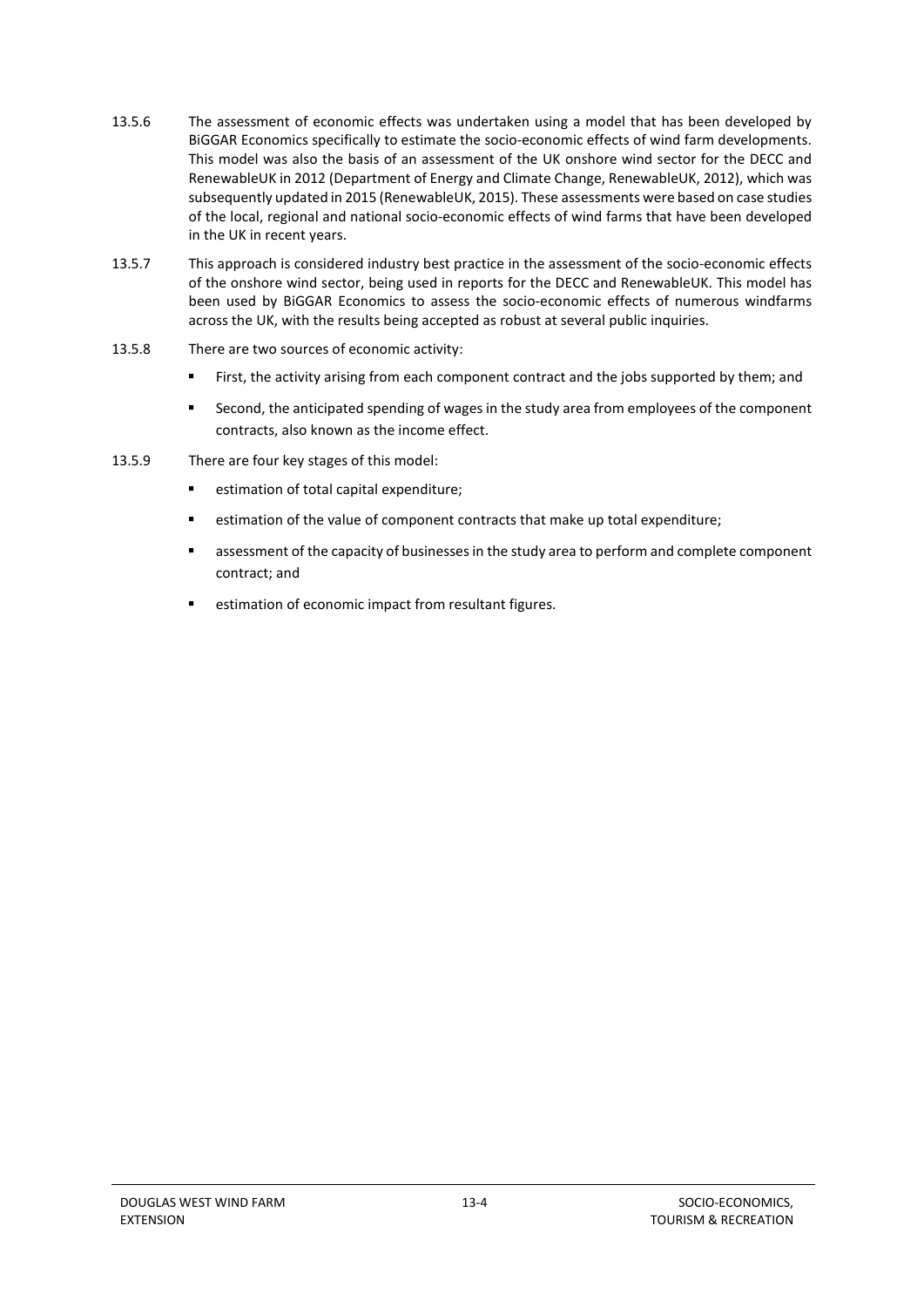

#### **Graphic 13.1 – Illustrated Stages of Socio-economic Analysis**

Estimate of total potential economic value associated with construction and operation of onshore wind farm

#### *Tourism and Recreation Assessment*

- 13.5.10 The potential effects of wind farm developments on the tourism and recreation sector is wellresearched, and as such, key studies have been included for reference, including:
	- Wind Farms and Tourism Trends (BiGGAR Economics, 2017);
	- A Report on the Achievability of the Scottish Government's Renewable Energy Targets (Scottish Parliament Economy, Energy and Tourism Committee, 2012);
	- The Economic Impacts of Wind Farms on Scottish Tourism (Glasgow Caledonian University/Moffat Centre, 2008); and
	- Mountaineering Scotland's Survey of Members (Mountaineering Scotland, 2016).
- 13.5.11 Tourist attractions and accommodation are identified within the vicinity of the Proposed Development. Tourist attractions include permanent fixtures (e.g. museums, castles and trails) as well as temporary events (e.g. music or arts festivals).
- 13.5.12 Important attractions attributed to South Lanarkshire are also identified due to their importance, even if they are not within the vicinity of the Proposed Development.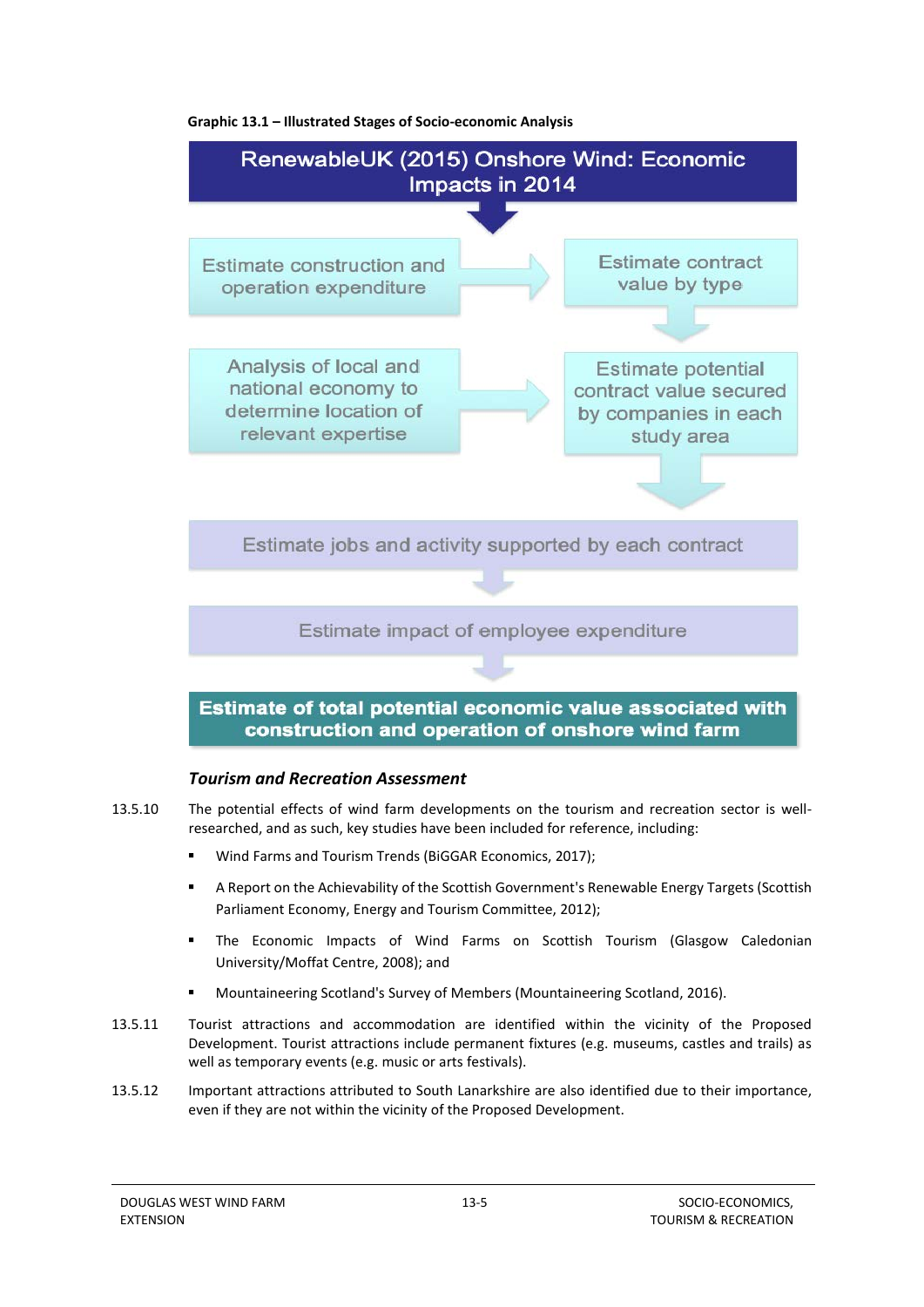### *Assessment of Potential Effect Significance*

#### **Effects Evaluation Methodology**

- 13.5.13 The significance of the effect of the Proposed Development on each tourism and recreation asset and the economy for each study area is considered by determining the type and magnitude of change on each.
- 13.5.14 The impact magnitude is assessed using the economic model and professional judgement, considering socio-economic effects from the Proposed Development on South Lanarkshire and Scotland. The significance of effects from the Proposed Development on tourism and recreation assets are assessed with reference to evidence from research and comparable wind farm developments.
- 13.5.15 The significance of effect on each economic, tourism and recreational asset is determined on the basis of the criteria provided below, in [Table 13.1.](#page-7-0)
- <span id="page-7-0"></span>13.5.16 Major and moderate effects are considered significant in relation to Environmental Impact Assessment Regulations (2017).

| <b>Significance</b> | <b>Description</b>                                                                                                                                                                                                                                                                                                                                                               |
|---------------------|----------------------------------------------------------------------------------------------------------------------------------------------------------------------------------------------------------------------------------------------------------------------------------------------------------------------------------------------------------------------------------|
| Major               | Major loss/improvement to key elements/features of the baselines conditions<br>such that post development character/composition of baseline condition will<br>be fundamentally changed. For example, a major long-term alteration of socio-<br>economic conditions, a major reduction/improvement of recreational assets,<br>or a substantial change to tourism spend            |
| Moderate            | Loss/improvement to one or more key elements/features of the baseline<br>conditions such that post development character/composition of the baseline<br>condition will be materially changed. For example, a moderate long-term<br>alteration of socio-economic conditions, a moderate reduction/improvement<br>in the recreational asset, or a moderate change to tourism spend |
| Minor               | Changes arising from the alteration will be detectable but not material; the<br>underlying composition of the baseline condition will be similar to the pre-<br>development situation. For example, a small alteration of the socio-economic<br>conditions, a small reduction/improvement in the recreational asset, or a small<br>change in tourism spend                       |
| Negligible          | Very little change from baseline conditions. Change is barely distinguishable,<br>approximating to a "no change" situation                                                                                                                                                                                                                                                       |

**Table 13.1 – Significance Criteria**

### *Requirements for Mitigation*

13.5.17 Where applicable mitigation has been identified, although mitigation requirements in socioeconomics, tourism and recreation assessments are generally limited.

### *Assessment of Residual Effect Significance*

13.5.18 The significance of residual effects has been assessed based on the same criteria as outlined in [Table](#page-7-0) 13.1.

#### *Limitations to Assessment*

13.5.19 The assessment is based on the experience of comparable developments elsewhere and a review of the local socio-economic context. In order to maximise the economic effects associated with the Proposed Development it will be necessary for local contractors to engage with opportunities that arise, which can be aided by the Applicant increasing awareness of these opportunities.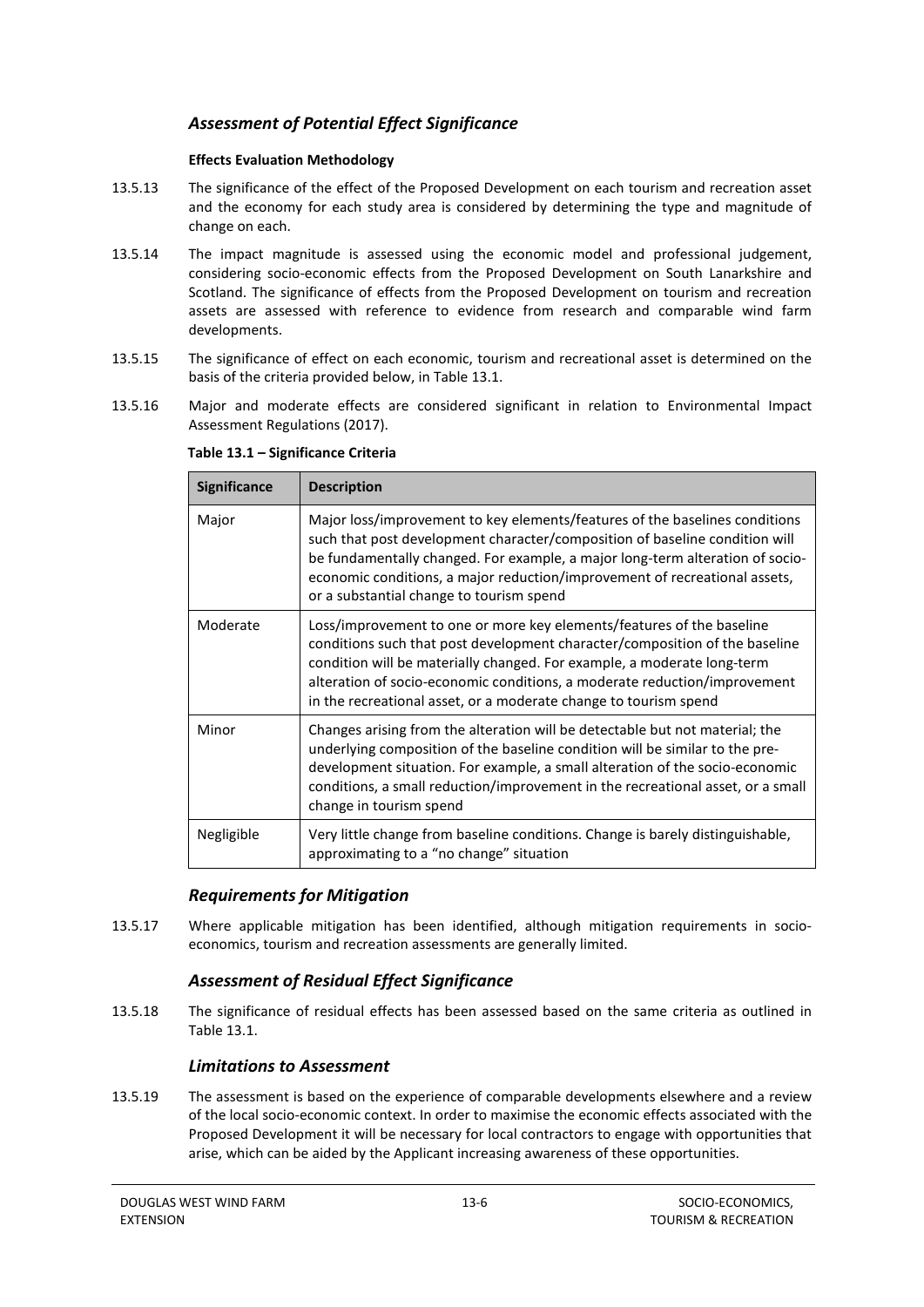# <span id="page-8-0"></span>13.6 Baseline Conditions

- 13.6.1 Relevant strategic and policy documents have been reviewed and considered as part of this assessment. Of particular relevance are:
	- Scotland's Economic Action Plan 2018-20 (Scottish Government, 2018);
	- **the Scottish Energy Strategy (Scottish Government, 2017);**
	- Energy Statistics Database Q3 2018 (Scottish Government, 2018);
	- Promote An Economic Strategy for South Lanarkshire 2013-23 (South Lanarkshire Council, 2013);
	- Tourism Scotland 2020 (Scottish Tourism Alliance, 2012);
	- South Lanarkshire Tourism Action Plan 2016-2020 (Tourism Lanarkshire, 2016);
	- **Scottish Government Good Practice Principles for Shared Ownership of Onshore Renewable** Energy Developments (Scottish Government, 2015);
	- Coalburn, Douglas and Glespin: Community Action Plans (Urban Animation, 2016); and
	- **Rigside & Douglas Water: Community Action Plan 2018-2023 (Coalfields Community Futures,** 2017).

### *Strategic Economic Context*

#### **Scotland's Economic Action Plan 2018-20**

- 13.6.2 The Scottish Government's Economic Action Plan (October 2018) sets out how it plans to make Scotland a leader in technological and social innovations. It aims to deliver higher productivity and greater competitiveness, while transitioning to a carbon neutral economy through measures that support business, and encouraging investment, innovation and upskilling.
- 13.6.3 At the heart of this strategy is inclusive growth, combining increased prosperity with greater equity, which requires getting the fundamentals right. These include:
	- Investment: boosting private and public investment and delivering world-class infrastructure;
	- **Enterprise: ensuring a competitive business environment;**
	- **International: growing exports and attracting international investment;**
	- **Innovation: supporting world-leading innovation;**
	- Skills: providing a highly skilled workforce;
	- Place: supporting thriving places;
	- People: ensuring a sustainable working population where everyone can participate in and benefit from increased prosperity; and
	- Sustainability: seizing the economic opportunities in the low carbon transition.

#### **Scottish Energy Strategy**

- 13.6.4 In December 2017, the Scottish Government released the Scottish Energy Strategy (Scottish Government, 2017), which sets out the Government's vision for Scotland's energy future.
- 13.6.5 In 2016, 54.4 % of all electricity in Scotland was generated renewably, with a target of producing 100 % from renewable sources by 2020. This increased to 70.1 % in 2017 . However, electricity represented 23.1 % of all energy consumed in Scotland, and the overall share produced by renewables was 20.0 % (Scottish Government, 2018). By 2030, the Scottish Government wants the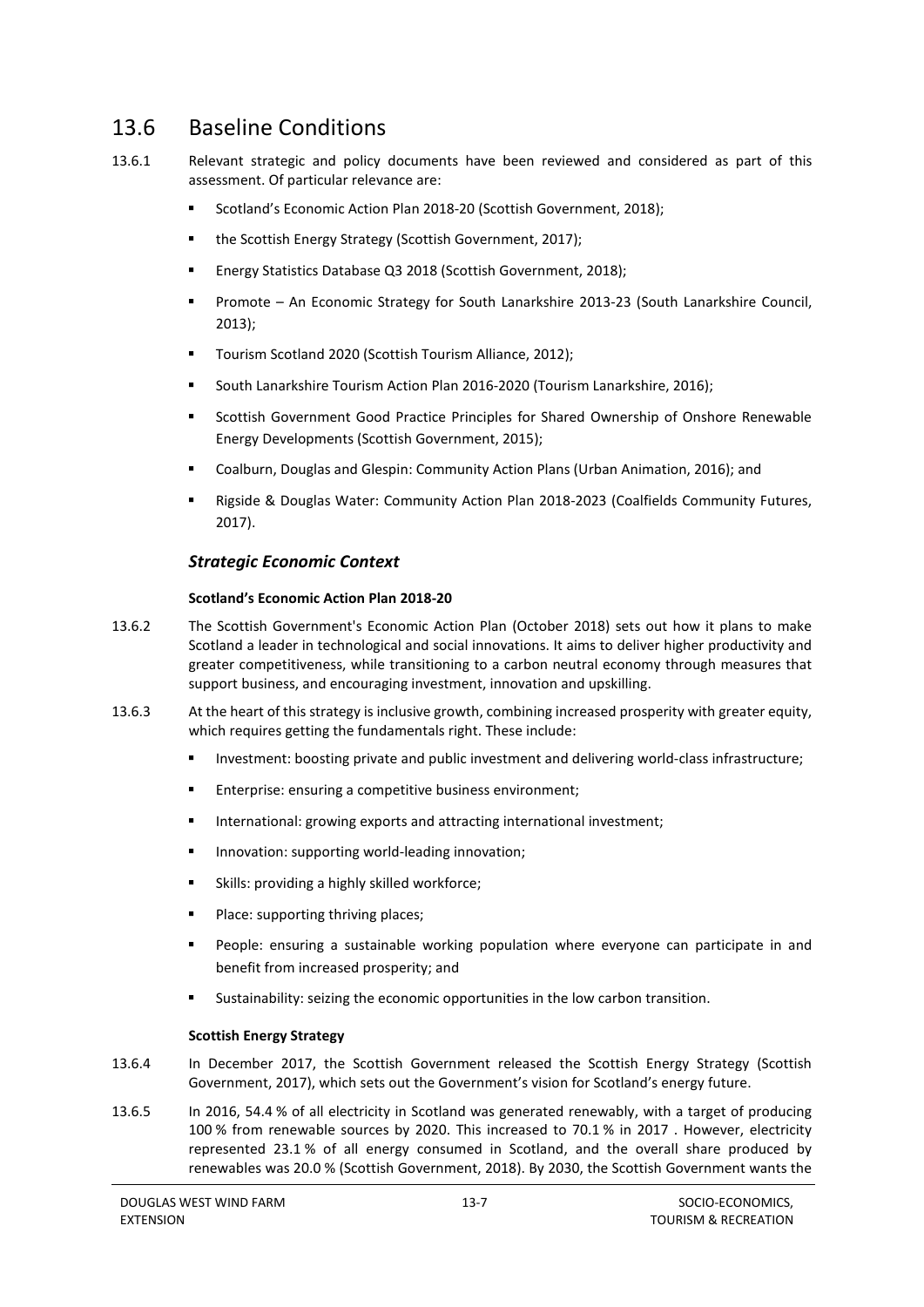proportion of all energy, including heat and transport, supplied from renewable sources to increase to 50 %.

- 13.6.6 The Scottish Government has also highlighted that renewables present an economic opportunity as an expanding market which will continue to support Scottish growth. The Scottish Government will continue to support businesses in this sector.
- 13.6.7 Additionally, the Scottish Government has emphasised the importance of communities benefitting from renewable energy generation, including through community benefit funds and shared ownership.

#### **Promote – An Economic Strategy for South Lanarkshire 2013-23**

- 13.6.8 The South Lanarkshire economy experienced a decline in economic activity following the 2008 financial crisis, with important sectors such as manufacturing, retail and construction particularly affected. To strengthen the economy, SLC aims to diversify the area's economy into more resilient high value sectors such as finance and business, and the creative industries. Agriculture continues to be a major source of land use and contributor to the strength of rural communities.
- 13.6.9 The region has also tried to boost the level of economic activity by capitalising better on existing assets, such as opportunities for local small and medium enterprises (SMEs) to compete for public sector contracts, through the Supplier Development Plan, which involves Meet the Buyer events and information on how to secure local procurement contracts. This is particularly relevant given the importance of small companies to the overall mix of companies in South Lanarkshire.
- 13.6.10 In addition, the region is responding to the needs of businesses by improving skills provision through new schools and colleges, including the South Lanarkshire Energy Academy. This forms part of the region's approach to the Low Carbon Economy, which it hopes will develop the supply chain in the local economy. Some skills provision is financed by the Renewable Energy Fund, which is funded by wind farm community benefits.
- 13.6.11 The region also encourages business growth through its development of commercial premises and vibrant town centres. It aims to provide a full service for businesses in the area, with particular support for high value, export-oriented businesses. To achieve this, it is necessary to collaborate with national organisations such as Scottish Enterprise, organisations in the wider Lanarkshire region such as Lanarkshire Chamber of Commerce, and local organisations such as the Business Gateway.

#### **Coalburn, Douglas and Glespin: Community Action Plans**

- 13.6.12 In August 2016, the Coalburn, Douglas and Glespin Community Action Plans were released (Urban Animation, 2016). These discuss the current socio-economic context of the local area and provide a series of aims and objectives for how the local communities would like to see their villages develop over the coming years.
- 13.6.13 The villages considered have populations that are somewhat older than the national average as well as higher levels of unemployment and benefits claimants. There are also higher incidences of some forms of poor health. The communities have a strong industrial heritage with textiles and mining previously providing significant employment, with some former colliery bings remaining and forming a part of the landscape. Given the decline of these industries, as well as more recent closures such as Ramage Distribution in 2008, the communities are in an ongoing period of transition.
- 13.6.14 Members of the community, including children at the local schools, were asked to contribute their aspirations for the community. From these discussions action plans for each of the communities were produced. The major themes for these strategies were:
	- **helping people into work** this will focus on improving local skills, developing existing support, creating incentives and premises for businesses locating in the area, and maximising opportunities for local people in planned projects such as the industrial developments at J11 of the M74;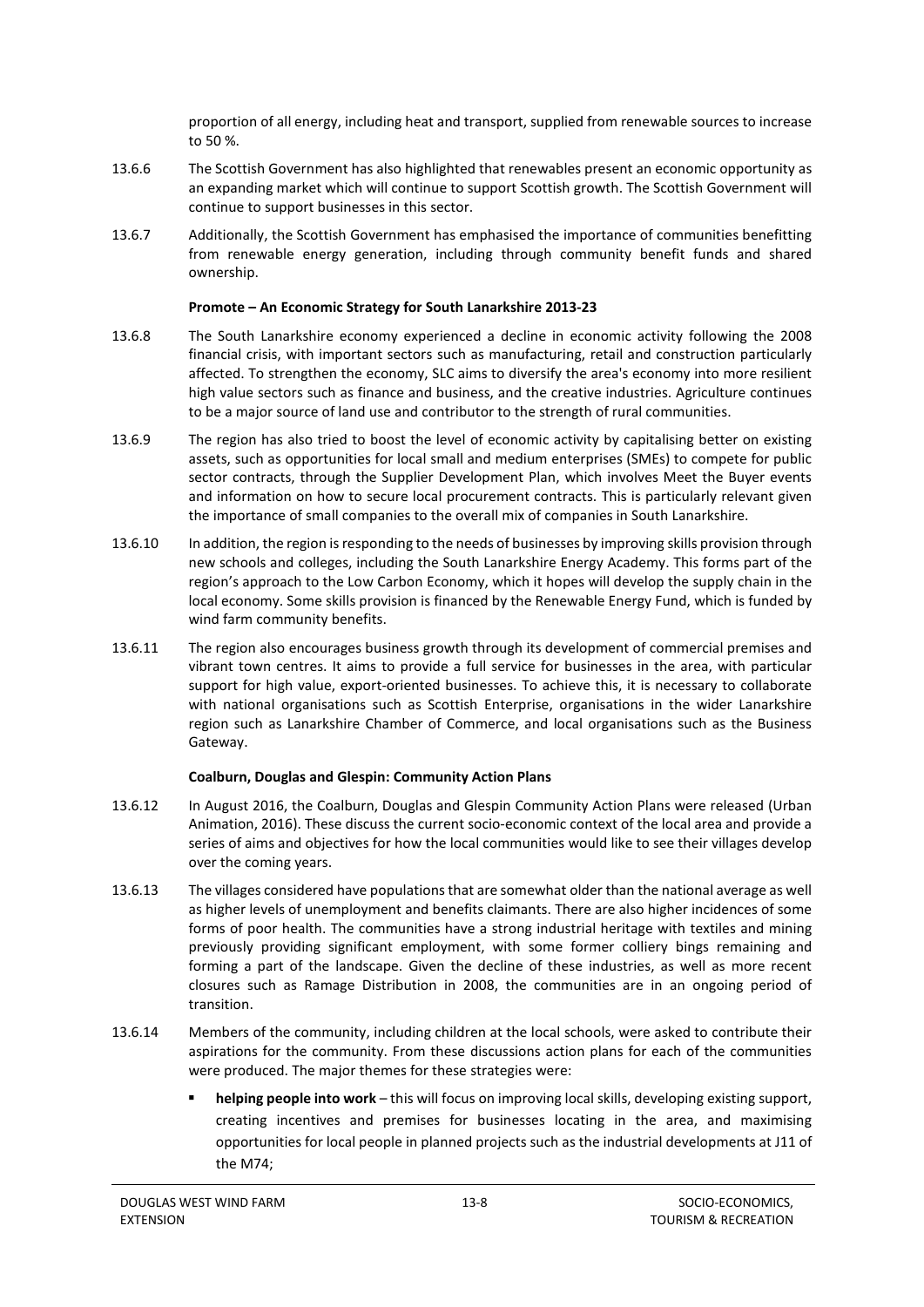- **improve local transport** improve access to facilities locally and regionally through grant assistance, and ventures by local community groups and social enterprises;
- **improve quality of life, health and well-being** work with Healthy Valleys Community Health Matters to improve health and activity levels, make each village a more attractive place to live and build on specific strengths and assets, including places and people;
- **build community capacity** increase local participation and ensure that each community can lead change, develop/consolidate community anchor organisations, and build capacity in other organisations, such as community groups and third sector organisation;
- **Promote easy access to funding** channel the flow of funding, particularly from wind farms so that it creates the most benefit, for example through funding social enterprises or specific local projects. In order to do this, processes need to be put in place to ensure fairness, as well as ensuring sustainability; and
- **building sustainable community assets** ensure that assets that are invested in can secure income sources on a long-term basis, and improve community assets so that the villages are a good place to do business, and local people and agencies have the skills and support to seize opportunities.
- 13.6.15 In Coalburn, this means developing and consolidating the Miners Welfare and Leisure Centre as hubs of community activity, with new opportunities for outdoor recreation such as cycling and hill walking developed and promoted. It would also mean more green spaces, paths and bus shelters, which could be complemented by a range of other facilities such as housing and shops.
- 13.6.16 In Douglas, this would involve developing St Brides Centre and Universal Connections as community hubs, giving the main street a facelift, including maintaining current buildings and developing gap sites, and cleaning up old factory sites for new uses. New facilities, such as an all-weather pitch and rural walking and cycling paths were also identified as significant opportunities.
- 13.6.17 In Glespin, the main aims are to increase the population (or halt decline), through improved housing policies and employment opportunities, and improving quality of life, for example by reducing vehicle speeds, controlling odorous emissions from sewage sludge, and improving parking and maintenance. The other main aim was to improve employment and training, mainly through improving the use of the land and supporting employers who locate in Glespin.

#### **Rigside and Douglas Water: Community Action Plan 2018-23**

- 13.6.18 Rigside and Douglas Water's action plan was developed by Coalfields Community Futures (Coalfields Community Futures, 2017). It consists of an analysis of the community as it stands, a shared vision and priority themes and actions for the future. The action plan was informed by 52 household surveys and a community event attended by 160 people.
- 13.6.19 The Rigside and Douglas Water area is associated with high levels of poor health, low economic activity, low educational qualifications and a low proportion of owner occupied homes. The main employers locally are two transport and haulage companies. Public transport links are very limited, making accessing employment opportunities difficult for those without cars. Local people feel that more could be done to integrate new residents from outside the area, and better housing would encourage people who currently travel into the area for work to live there permanently.
- 13.6.20 The community has a shared vision where the Rigside and Douglas Water area is a friendly place with strong community spirit, is attractive with good shops and houses, interacts strongly with the environment through walks and other outdoor activities, and supports families and the elderly.
- 13.6.21 The community action plan identifies a number of activities across four themes where the community can be improved. Many of these will require working with partners, such as SLC, as well as identifying funding sources. The four themes are: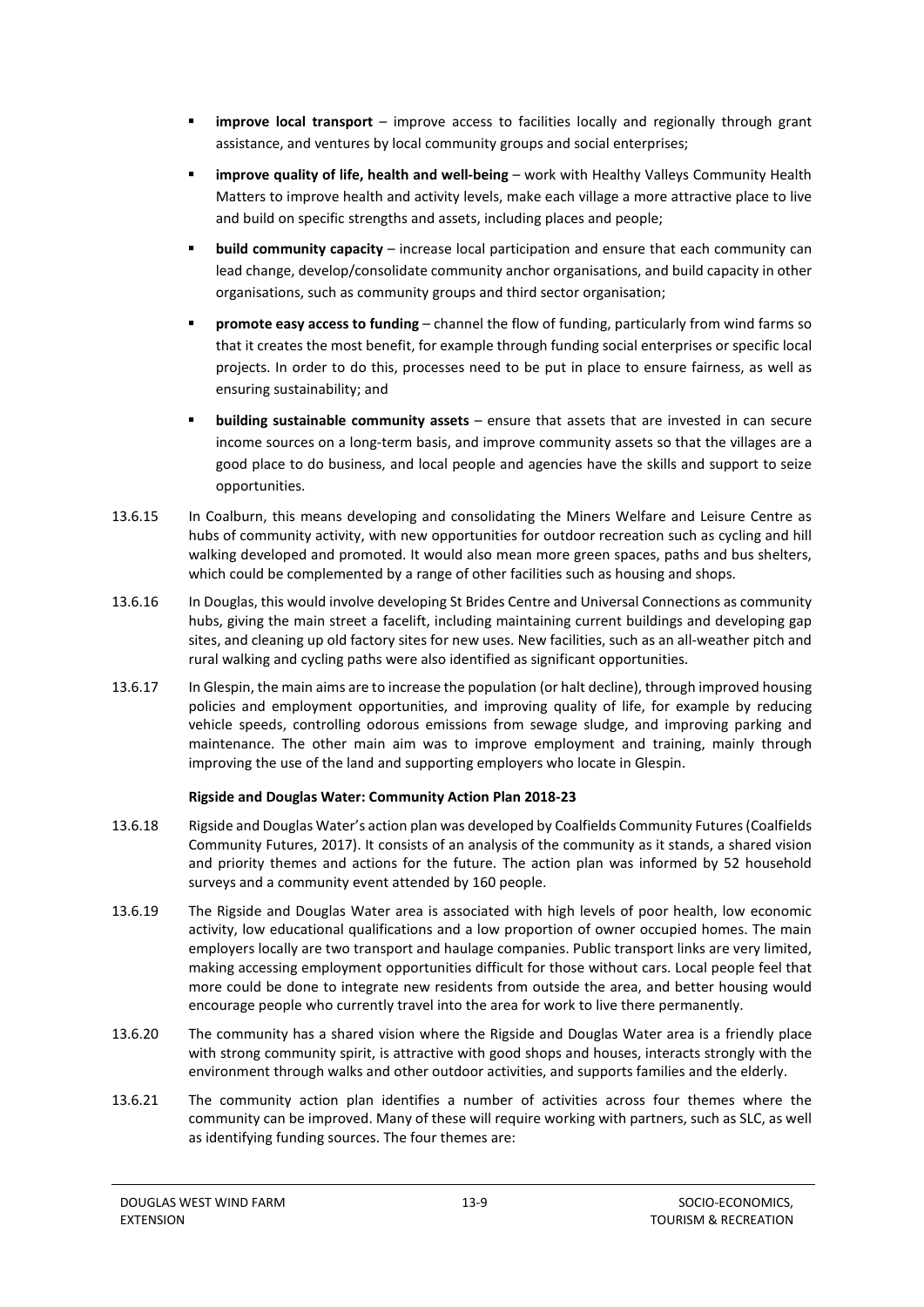- **amenities** more shops, gym for all ages indoor and outdoor, improve the path network, improve parks, ponds and woodland, and a community noticeboard;
- **community activities and facilities** more activities for children and young people, annual activities, more activities for the elderly, better use of the existing community hall and employability initiatives;
- **roads and transport** create a safe crossing across the A70, road maintenance, speed calming measures, improve bus times, more affordable public transport, a community bus and upgrading the roads; and
- **village environment** clean up the village, specifically litter and fly tipping, improve the housing situation, a safer community, community garden/allotments and floral enhancement /encouraging biodiversity.

### *Baseline Economic Context*

#### **Population**

13.6.22 The combined population of the local area, as defined, is 5,823, which correspond to 1.8 % of the total population (318,170) of South Lanarkshire. Almost a quarter of the population (23.4 %) is over the age of 65, compared to 18.9 % in South Lanarkshire and 18.7 % in Scotland. As a result, the proportion of the population of working age is 59.8 % in the local area, compared with 63.7 % in South Lanarkshire and 64.4 % in Scotland.

| <b>Table 15.2 - Population and Demography (2017)</b> |  |  |  |  |
|------------------------------------------------------|--|--|--|--|
|                                                      |  |  |  |  |

**Table 13.2 – Population and Demography (2017)**

|             | <b>Local Area</b> | <b>South Lanarkshire</b> | <b>Scotland</b> |
|-------------|-------------------|--------------------------|-----------------|
| Total       | 5,823             | 318,170                  | 5,424,800       |
| $0 - 15$    | 16.7%             | 17.3 %                   | 16.9%           |
| 16-64       | 59.8%             | 63.7%                    | 64.4 %          |
| 65 and over | 23.4%             | 18.9%                    | 18.7%           |

*Source: National Records of Scotland (2018), Population Estimates 2017*

13.6.23 Between 2016 and 2041 the population of South Lanarkshire (data is not available at the local area level) is expected to increase slightly from 317,100 to 328,494, a 3.6 % increase, compared to an overall increase of 5.3 % in Scotland. The population is also projected to become significantly older, with 27.1 % of the population aged 65 and over, compared to 18.7 % currently, higher than the projected level of 25.3 % in Scotland as a whole. The working age population is projected to fall from 64.0 % of the total to 56.7 %. Given that the population of the local area is currently older than the population of South Lanarkshire it is likely that the population will continue to age.

#### **Table 13.3 – Population change (2016-2041)**

|             | <b>South Lanarkshire</b> |         | <b>Scotland</b> |           |
|-------------|--------------------------|---------|-----------------|-----------|
|             | 2016                     | 2041    | 2016            | 2041      |
| Total       | 317,100                  | 328,494 | 5,404,700       | 5,693,201 |
| $0 - 15$    | 17.3 %                   | 16.2 %  | 16.9%           | 15.8%     |
| 16-64       | 64.0%                    | 56.7%   | 64.6 %          | 58.9%     |
| 65 and over | 18.7%                    | 27.1%   | 18.5 %          | 25.3 %    |

*Source: National Records of Scotland (2017), Population Projections 2016-2041*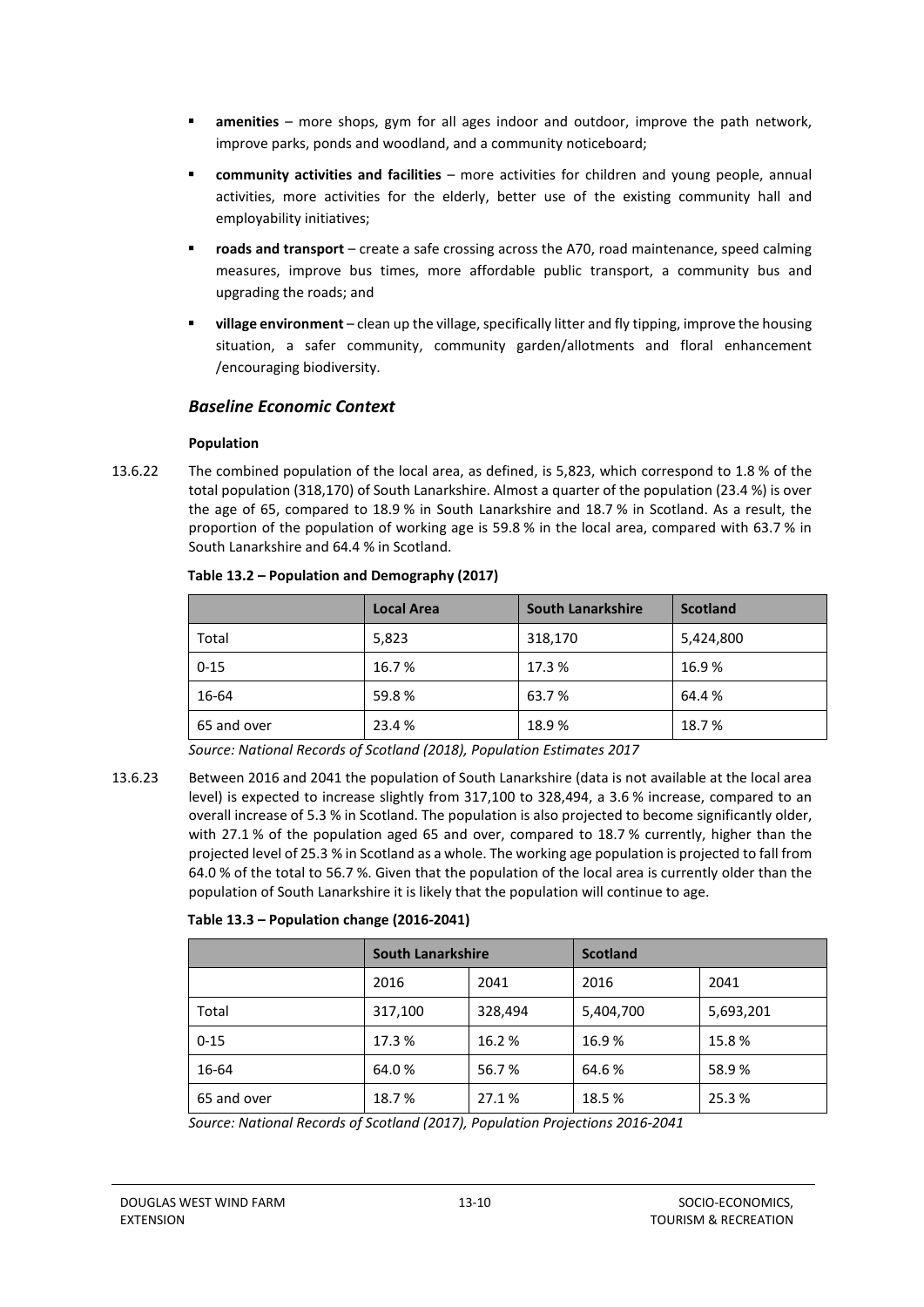#### **Economic Activity**

13.6.24 Although data is not available at the local area, South Lanarkshire has a similar rate of economic activity as Scotland (77.6 %, compared to 77.5 %), and has an unemployment rate of 3.7 %, which is lower than the level of 4.1 % in Scotland. The median annual wage is also very similar at £29,499, compared to £29,248 in Scotland.

| Table 13.4 – Economic Indicators |  |
|----------------------------------|--|
|                                  |  |

|                               | <b>South Lanarkshire</b> | <b>Scotland</b> |
|-------------------------------|--------------------------|-----------------|
| <b>Economic Activity Rate</b> | 77.6%                    | 77.5 %          |
| Unemployment Rate             | 3.7%                     | 4.1%            |
| Median Annual Wage (£)        | 29.499                   | 29.248          |

*Source: Office for National Statistics (2018), Annual Population Survey Jan 2017 – Dec 2017. Office for National Statistics (2018), Annual Survey of Hours and Earnings 2018*

#### **Industrial Structure**

- 13.6.25 As can be seen in [Table 13.5,](#page-13-0) there are approximately, 1,200 people employed in the local area, equal to about 1.0 % of all the jobs in South Lanarkshire. Given that the population corresponds to 1.8% of South Lanarkshire's total population, this suggests that many people migrate out of the area for employment.
- 13.6.26 The single largest industry is human health and social work, which accounts for 17.2 % of employment, compared to 13.3 % regionally and 15.6 % nationally. This may in part reflect the presence of the Lady Home Hospital in Douglas, as well as the overall poorer health of the inhabitants.
- 13.6.27 The next largest employer is accommodation and food services, accounting for 11.6 % of employment, compared to 5.8 % in South Lanarkshire and 7.6 % in Scotland. Transport accounts for 9.9 % of employment, higher than the rate for South Lanarkshire (4.2 %) and Scotland (4.2 %), reflecting the presence of transport and logistics firms in the area.
- 13.6.28 A larger than average proportion of the population is employed in mining and quarrying (3.4 %, compared to 0.1 % in South Lanarkshire and 1.2 % in Scotland), although a lower proportion are employed in high value sectors such as manufacturing (6.5 %, compared to 9.2 % and 7.1 %), professional and scientific services (2.6 %, compared to 5.0 % and 6.9 %), and information and communication (0.9 %, compared to 1.6 % and 2.7 %).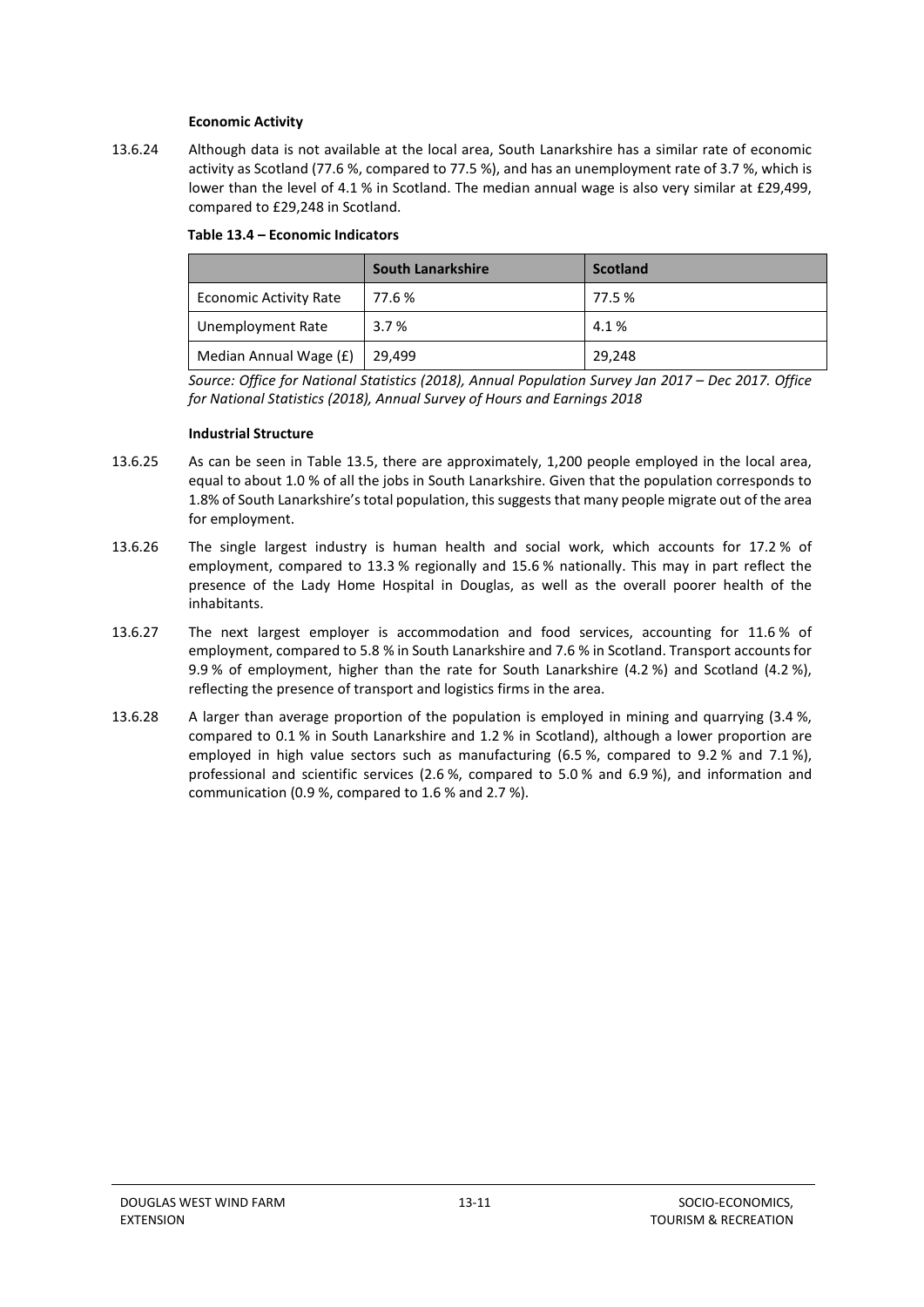|                                                 | <b>Local Area</b> | <b>South</b><br>Lanarkshire | <b>Scotland</b> |
|-------------------------------------------------|-------------------|-----------------------------|-----------------|
| Agriculture, forestry and fishing               | 1.3%              | 2.1%                        | 3.2%            |
| Mining and quarrying                            | 3.4%              | 0.1%                        | 1.2%            |
| Manufacturing                                   | 6.5%              | 9.2%                        | 7.1%            |
| Electricity, gas, steam and air conditioning    | 0.0%              | 3.8%                        | 0.7%            |
| Water supply, sewerage, waste management etc.   | 0.9%              | 0.8%                        | 0.7%            |
| Construction                                    | 9.5%              | 7.9%                        | 5.7%            |
| Wholesale and retail trade                      | 10.8%             | 17.1%                       | 14.1%           |
| Transportation and storage                      | 9.9%              | 4.2%                        | 4.2%            |
| Accommodation and food services                 | 11.6%             | 5.8%                        | 7.6%            |
| Information and communication                   | 0.9%              | 1.6%                        | 2.7%            |
| Financial and insurance activities              | 0.0%              | 2.3%                        | 3.2%            |
| Real estate activities                          | 0.4%              | 1.2%                        | 1.3%            |
| Professional, scientific and technical services | 2.6%              | 5.0%                        | 6.9%            |
| Administrative and support services             | 9.9%              | 7.5%                        | 7.5 %           |
| Public administration and defence               | 0.4%              | 6.2%                        | 6.1%            |
| Education                                       | 7.3%              | 6.7%                        | 7.5%            |
| Human health and social work activities         | 17.2%             | 13.3 %                      | 15.6%           |
| Arts, entertainment and recreation              | 6.0%              | 2.5%                        | 2.7%            |
| Other service activities                        | 1.3%              | 2.0%                        | 1.9%            |
| Total                                           | 1,200             | 120,000                     | 2,589,500       |

#### <span id="page-13-0"></span>**Table 13.5 – Business Register and Employment Survey, 2017**

*Source: Office for National Statistics (2018), Business Register and Employment Survey 2017*

#### **Baseline Economic Context Summary**

13.6.29 The local area is relatively older than the Scottish average, and the average age of the inhabitants is likely to increase in the future, which may reflect a lack of opportunities for young people. Employment is concentrated in a few key sectors, such as healthcare, accommodation and food services, and transport, although there is a relative under-representation in high value sectors such as information and communication. The local area is an ongoing transition away from sectors such as coal mining and textiles, which dominated employment in the 20<sup>th</sup> century.

#### *Strategic Tourism Context*

#### **Tourism Scotland 2020**

- 13.6.30 Tourism Scotland 2020, created and maintained by the Scottish Tourism Alliance, is the national tourism strategy for Scotland. It was created in 2012 with the goal of increasing visitor-spend by one billion pounds, from £4.5 billion to £5.5 billion, by 2020. There are five key performance indicators associated with this goal to measure progress, which are:
	- grow visitor-spend by £1 billion from £4.5 billion to £5.5 billion by 2020;
	- **EXEC** increase the advocacy score for Scotland from 25 %;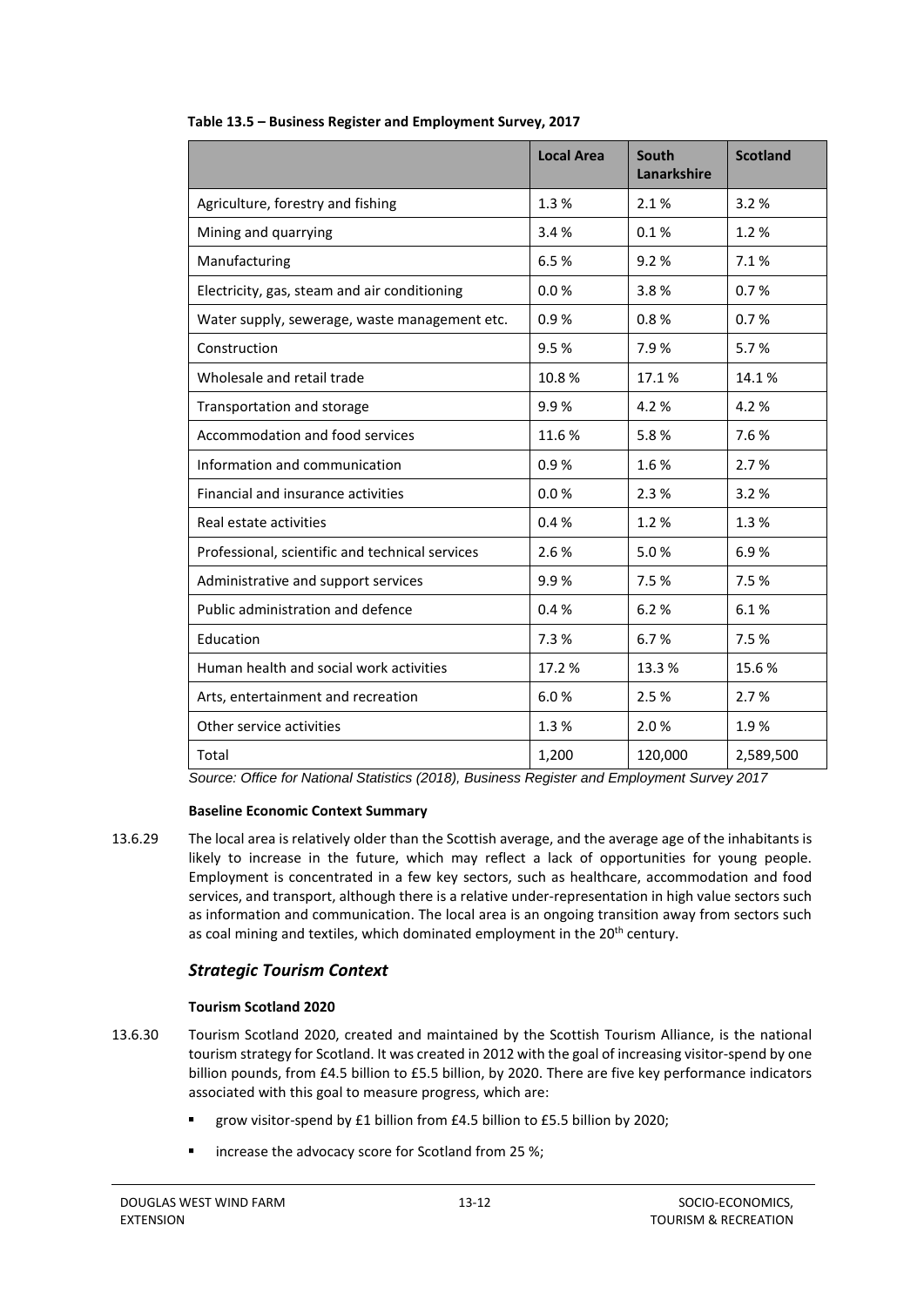- increase the average visitor-spend from £358.56;
- increase the total tourism employment figures from 185,100; and
- increase total tourism turnover from £6.2 billion.
- 13.6.31 Activities and adventure tourism, and mountain biking were identified as areas with growth potential as part of nature, heritage and activities.
- 13.6.32 The strategy was reviewed in 2016 (Scottish Tourism Alliance, 2016) at the mid-term point of the policy with further priorities being identified to achieve the targets for 2020 set in 2012, including:
	- **strengthen digital capabilities;**
	- strengthen industry leadership;
	- **EXE** enhance the quality of the visitor experience; and
	- influence investment, specifically flight access & transport connectivity, built infrastructure, digital connectivity and business growth finance.

#### **South Lanarkshire Tourism Action Plan 2016-2020**

- 13.6.33 The tourism strategy for Lanarkshire (Tourism Lanarkshire, 2016) (which includes both North and South Lanarkshire) stresses the continuance of the region's partnership-based approach. Tourism businesses are encouraged to operate through the VisitLanarkshire website, those who cater to business tourists are encouraged to operate through VisitLanarkshireVenues, and BeLanarkshire provides training to customer service staff. By focusing on the three areas of leisure tourism, business tourism and training, the region hopes to grow tourism spend by 2.5 % annually (a compound growth rate of over 10 % between 2016 and 2020).
- 13.6.34 Through this joined up approach and collaboration, with groups such as the Lanarkshire Area Tourism Partnership, which considers strategy, and Lanarkshire Tourism Association, which is an organisation for tourism businesses in the area, the area is able to focus on building capability in areas such as skills and marketing intelligence. This also allows the region to focus on delivering parts of the customer journey such as experiences of accommodation, and food and drink, and develop a competitive edge in areas where they see the most potential, such as events and festivals, day trippers and business tourists.

#### *Baseline Tourism Context*

#### **Tourist Attractions**

- 13.6.35 The Moffat Centre produces an annual Visitor Attraction Monitor, which supplies detailed data on visitor attractions in Scotland (Moffat Centre, 2018). None of the top 20 paid attractions in Scotland are located in South Lanarkshire.
- 13.6.36 [Table 13.6](#page-15-0) lists the main tourist attractions in the local area according to their straight-line distance from closest part of site boundary of the site, based on BiGGAR Economics analysis of VisitScotland's website and other online resources.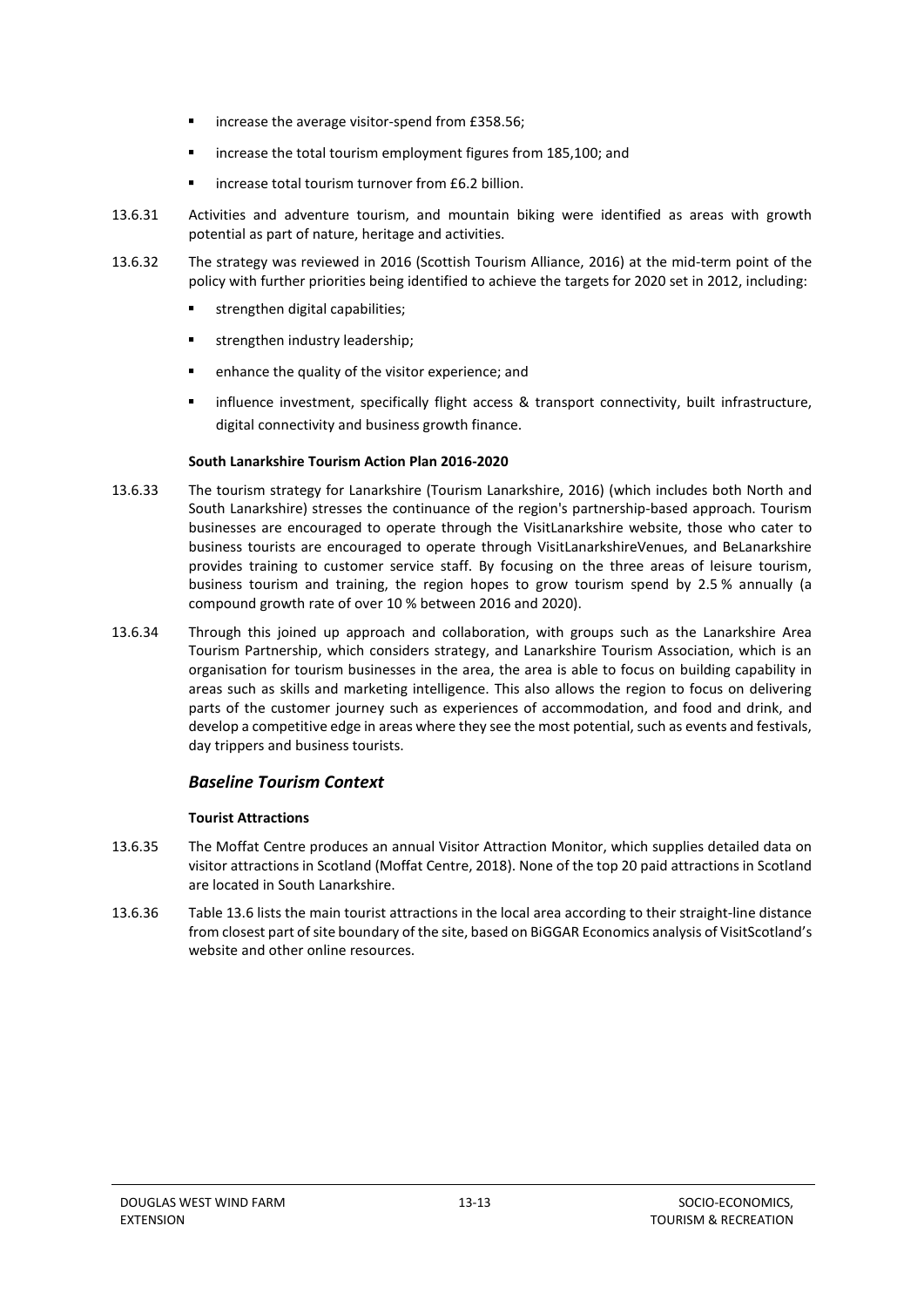#### <span id="page-15-0"></span>**Table 13.6 – Tourist Attractions**

|                                          | Location                           | <b>Attraction/Leisure Asset</b>                    |  |
|------------------------------------------|------------------------------------|----------------------------------------------------|--|
| $0-5$ km                                 | Douglas Water Golf Club<br>Rigside |                                                    |  |
|                                          | Lesmahagow                         | <b>Hollandbush Golf Club</b>                       |  |
| $5-10$ km                                | Lesmahagow                         | Kypeside Fishery                                   |  |
| 10-15 km                                 | Crossford                          | Clyde Valley Family Park                           |  |
|                                          | Blackwood                          | Craignethan Castle                                 |  |
|                                          | New Lanark                         | New Lanark World Heritage Site and Visitor Centre  |  |
| New Lanark<br>Lanark Golf Club<br>Lanark |                                    | Falls of Clyde Visitor Centre and Wildlife Reserve |  |
|                                          |                                    |                                                    |  |
|                                          | Lanark                             | Lanark Loch                                        |  |

- 13.6.37 There are two tourist attractions or leisure assets within 5 km of the Proposed Development, with a further tourism asset within 10 km. They are mainly used by locals, such as Douglas Water Golf Club and Hollandbush Golf Club.
- 13.6.38 A further six attractions are within 15 km of the Proposed Development. The village of New Lanark (a UNESCO World Heritage Site), by the banks of the River Clyde, grew up around 18th century mills where cotton was manufactured. The last mill closed in the 1960s but a restoration programme was undertaken during the 1980s and 1990s to restore the village, and a visitor centre and hotel were established at the site. The site is surrounded by native woodlands and is the gateway to the Falls of Clyde Wildlife Reserve.
- 13.6.39 The Falls of Clyde Wildlife Reserve stretches from New Lanark to Bonnington Weir. The visitor centre is situated within the village of New Lanark and allows people to learn about the historic village, waterfalls, woodlands and animals that live there. There are also regular badger and bat walks throughout the year. Also located in the reserve is Britain's first commercial Hydro-Electric Power Station. Bonnington Power Station was constructed in 1926 and is still in use today. It has the capacity to generate 11 MW harnessing the power of the Bonnington and Corra Linn waterfalls.
- 13.6.40 Other attractions include the Lanark Golf Course and Lanark Loch, which are predominantly used for local golf, walking and fishing. Similarly, Clyde Valley Family Park near Crossford, which includes trampolines and animal feeding, is likely to be used mainly by locals.
- 13.6.41 Craignethan Castle is a ruined castle located above the River Nethan, dating back to around 1530. It is notable as the last private stronghold to be constructed in Scotland. Craignethan Castle is considered to attract some visitors to the region.

#### **Tourist Accommodation**

13.6.42 [Table 13.7](#page-16-0) lists accommodation providers (individual hotels, bed and breakfasts (B&Bs), selfcatering and other accommodation facilities) located within 15 km of the site, based on BiGGAR Economics analysis of VisitScotland's website and other online resources. Accommodation is grouped by cluster and approximate straight-line distance from the site.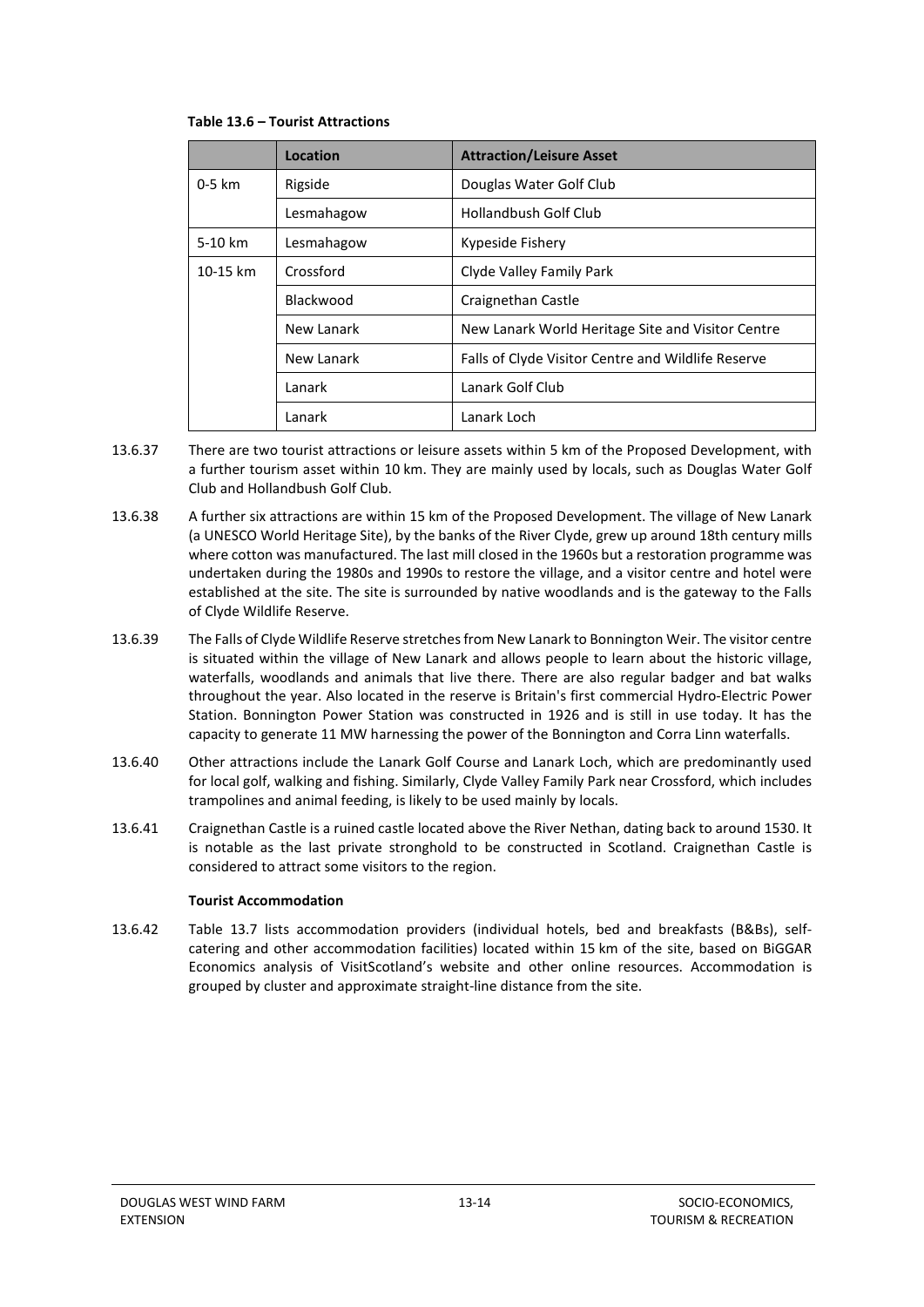#### <span id="page-16-0"></span>**Table 13.7 – Tourist Accommodation**

|          | <b>Location</b>   | <b>Places to Stay</b> | <b>Approximate Distance</b><br>from Site (km) |
|----------|-------------------|-----------------------|-----------------------------------------------|
| $0-5$ km | Douglas           | 1                     | 2 km                                          |
| 5-10 km  | M74               | 1                     | 6 km                                          |
|          | Kirkmuirhill      | 1                     | 9 km                                          |
|          | A70               | $\mathbf{1}$          | 9 km                                          |
|          | Muirkirk          | 2                     | 10 km                                         |
| 10-15 km | Kirkfieldbank     | $\overline{2}$        | 11 km                                         |
|          | New Lanark/Lanark | 8                     | 11-12 km                                      |
|          | Abington          | 2                     | 13-14 km                                      |

- 13.6.43 Of these only one, the Old Doctor's Cottage in Douglas is within 5 km of the Proposed Development. It advertises its cosiness and good location as a site for touring.
- 13.6.44 A small number of accommodation providers are located 5 km to 10 km away, including the Redmoss Hotel off the M74, which is 6 km from the Proposed Development, Dykecroft Farm which is 9 km to the north near Kirkmuirhill, 9 km to the north-east is the Station House, a self-catered accommodation provider near the A70, and there are two in Muirkirk to the west (the Old Church B&B and the Muirkirk Caravan Park), which are 10 km away.
- 13.6.45 To the north-east, approximately 11 km to 12 km away, is New Lanark/Lanark, where there are eight accommodation providers. These include three providers in New Lanark, the Westport B&B and Summerlea B&B in the centre of Lanark, the Scottish Equestrian Hotel and the Scottish Equestrian B&B on the eastern outskirts, and Bankhead Farm Cottages in the south part of Lanark. At Kirkfieldbank on the western outskirts of Lanark, approximately 11 km from the Proposed Development, are the Clyde Valley Caravan Park and the Best Western Cartland Bridge Hotel.
- 13.6.46 Approximately 13/14 km to the south-east is the Abington Hotel and the Days Inn off the M74 near Abington.

#### **Tourist Routes**

#### *Driving Routes*

- 13.6.47 VisitScotland promotes a series of 12 signposted tourist routes throughout Scotland. The National Tourist Routes are designed to provide tourists with an alternative to the main trunk roads and motorways. One of these routes passes through South Lanarkshire, the Clyde Valley Tourist Route. This 67 km route follows the River Clyde through Lanark but the route does not pass along any of the roads close to the Proposed Development.
- 13.6.48 The M74 is the only major trunk road close to the Proposed Development and is 4 km away at its closest point. This is not a recognised tourist route and as such any impact on this route would have a negligible effect on the local tourism sector.

#### *Walking Routes*

- 13.6.49 Walkhighlands is a website dedicated to promoting walking routes across Scotland. It includes a searchable database of walks in every region of Scotland and is an important information source for tourists. The study area of this assessment corresponds to the Lanarkshire region used by Walkhighlands where 13 walks are listed. Of these, five pass within the vicinity of the Proposed Development.
- 13.6.50 The closest route to the Proposed Development is the Douglas Explorer walk, which is 6 km in length and explores the village of Douglas as well as the parkland and woods around it.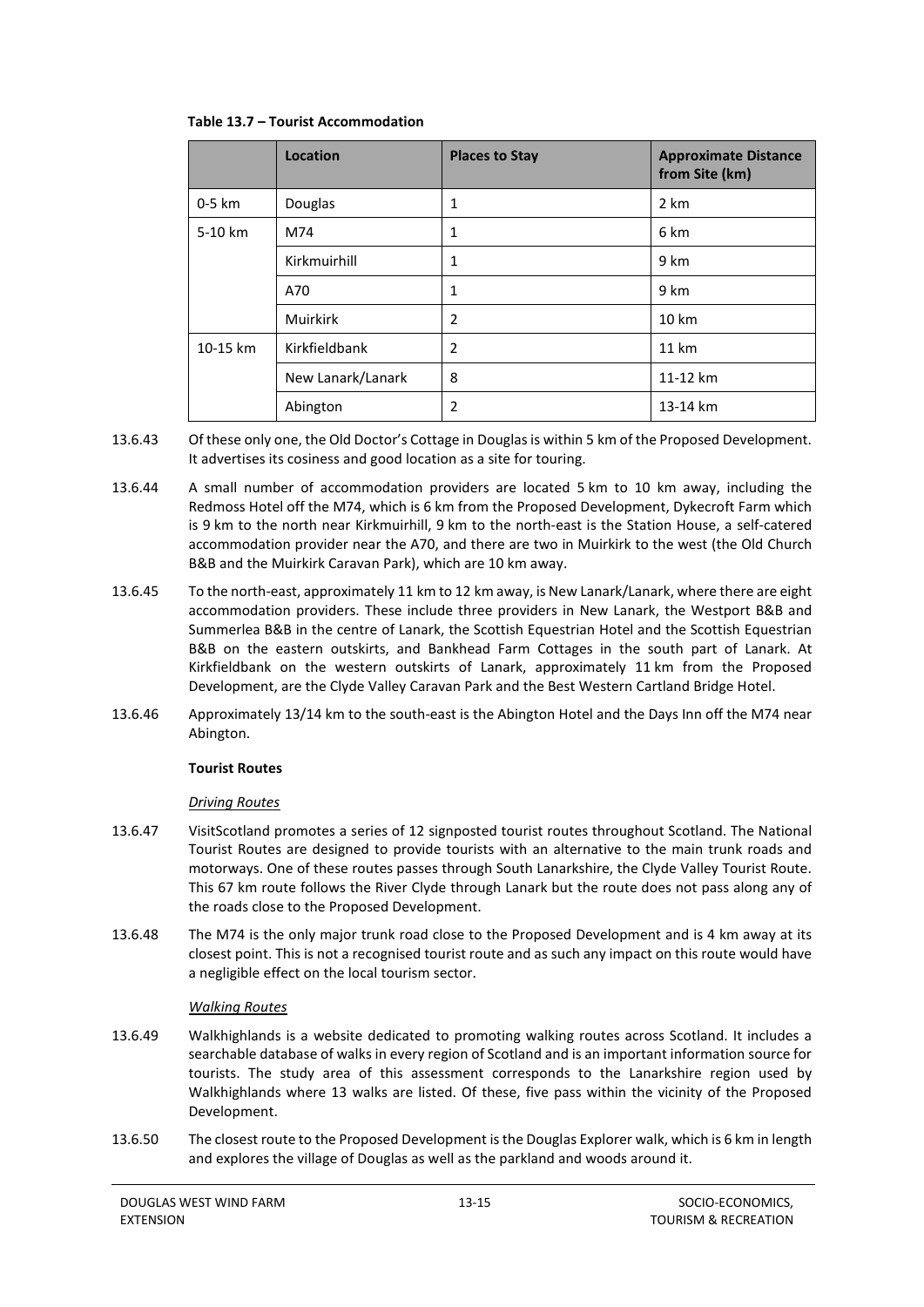- 13.6.51 The Falls of Clyde and New Lanark walk is also 6 km in length and follows a route along the River Clyde from the Heritage Site of New Lanark, passing waterfalls and a peregrine falcon watching area. The starting point of this walk is approximately 10 km to 15 km from the site.
- 13.6.52 There are also two other walks, each between 6 km to 8 km in length, climbing the summit of Tinto, which is an outlying hill of the Southern Uplands, around 10 km to 15 km to the east of the site.
- 13.6.53 Scotland's Great Trails is a network of 26 nationally promoted trails in Scotland. Each trail is waymarked, largely off-road, with the potential for multi-day journeys on foot. The Clyde Walkway is a 65 km long route running between Partick in Glasgow and New Lanark. The stretch of the route from the Falls of Clyde to New Lanark is approximately 10 km to 15 km from the Proposed Development.
- 13.6.54 The River Ayr Way is a 65 km route that traces the length of the River Ayr from its source, Glenbuck Loch, to the sea at Ayr. The start/end of the route at Glenbuck Loch is located in East Ayrshire, approximately 4 km to the west of the Proposed Development.
- 13.6.55 The Great Trails are considered to be somewhat important to the region.
- 13.6.56 In addition to these routes there is also a network of core paths in the local area (South Lanarkshire Council, 2019). Under Scottish access legislation, each local authority in Scotland has a duty to draw up a plan of core paths in their area. These plans are informed by consultation with local communities, land managers and path users. The core paths in the study area include (refer also to Figure 3.11):
	- A path beginning in Douglas West Wind Farm leading to Existing Hagshaw Hill Wind Farm and a number of paths around it;
	- A series of paths to the south-east of Coalburn passing Wallace's Cave (CL/5734, CL/5735);
	- A path (CL/5192, CL/5193) passing to the west of the Proposed Development through the adjacent part of the former Dalquhandy Opencast workings; and
	- **Three paths in and around Coalburn.**
- 13.6.57 There are also a number of other wider network paths in the local area, some of which cross the Proposed Development site. A number of these highlighted yellow on Figure 3.11 do not actually exist on the ground.
- 13.6.58 Although core paths/rights of way can be used by anyone, including tourists and day visitors, in practice the routes included tend to be those that are most popular with local residents and as such should be considered primarily as local leisure assets rather than tourism assets.

#### *Cycling Routes*

13.6.59 Sustrans is a charity dedicated to sustainable travel choices. It publicises a network of cycle routes around the UK. One of these is National Cycle Route 7, which goes from Sunderland to Inverness. Route 74 is an offshoot of this route and is intended to connect Gretna and Glasgow via Lockerbie and Abington. Between Gretna and Douglas, the route follows large sections of the old A74 (B7078) and passes Lockerbie and Moffat before arriving in Douglas, though the section directly north of Lesmahagow is not complete.

#### **Summary**

13.6.60 The area immediately surrounding the Proposed Development has limited tourism activity, and most of the nearby attractions, such as New Lanark, are a substantial distance from the site. Furthermore, there are limited designated driving or cycling routes nearby, although there are a number of local walking routes, including a section of the River Ayr Walkway. There is potential to develop further walking and cycling/mountain biking routes in the area as part of forthcoming wind farm developments which could develop the tourism offering in the local area.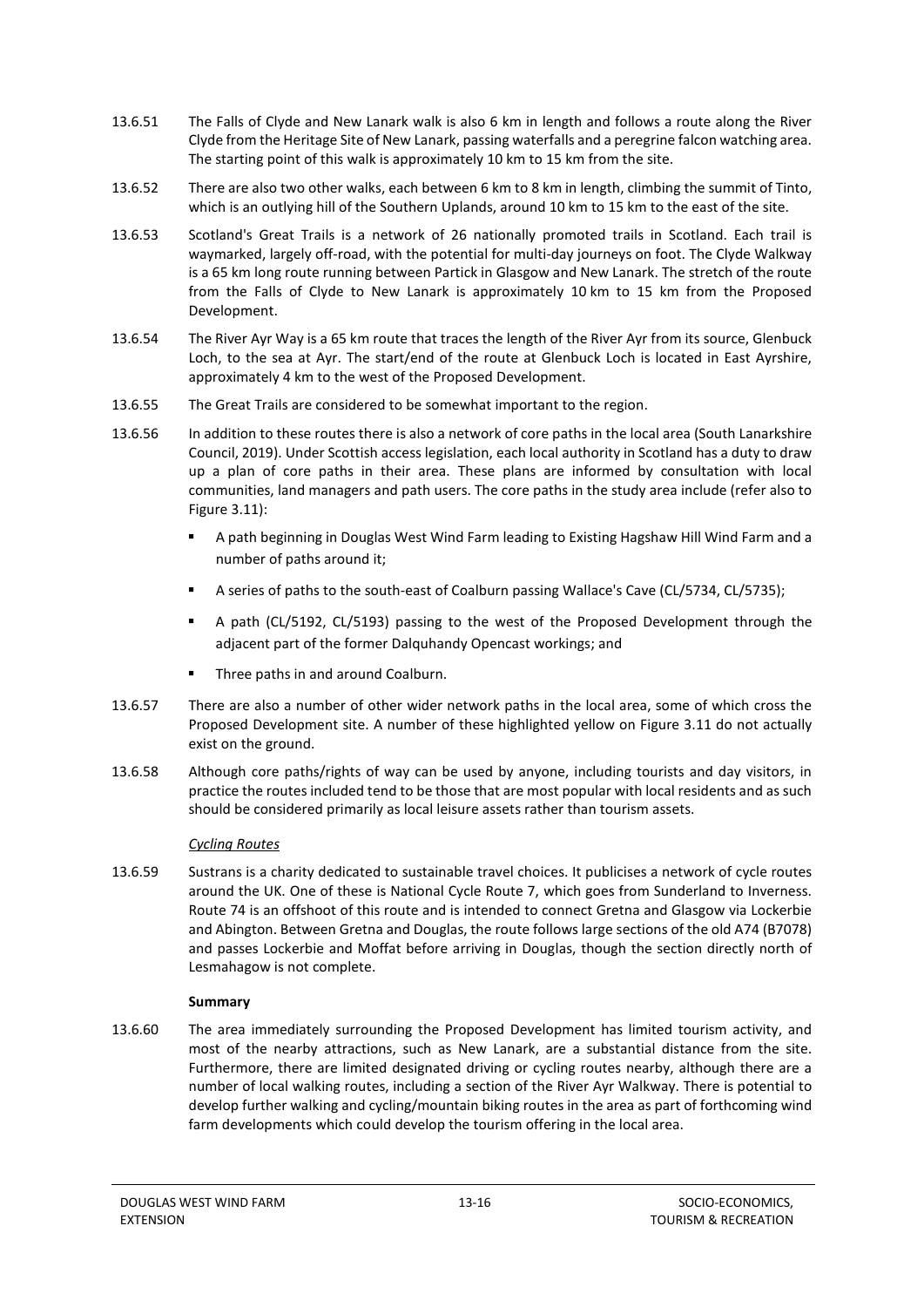# <span id="page-18-0"></span>13.7 Potential Effects

#### *Construction*

- 13.7.1 This application is for 13 turbines with a capacity of around 6 MW each, giving a combined generating capacity of around 78 MW. Using research undertaken by BiGGAR Economics on behalf of RenewableUK in 2015 (RenewableUK, 2015), the average expenditure on the construction and development of wind farms can be estimated based on the average spend per MW, the average spend per turbine, or a combination of the two, as appropriate. On the basis of this methodology the total construction and development cost is estimated to be £104.3 million.
- 13.7.2 This expenditure is split into four main categories of contracts:
	- **development and planning;**
	- **•** balance of plant;
	- **u** turbines; and
	- grid connection.
- 13.7.3 The proportion of construction and development spending that is spent on each of the main categories was also informed by BiGGAR Economics research into wind farms that are currently in operation in the UK. This found that the largest proportion of capital expenditure (capex) was on turbine related contracts (63.5 %), followed by balance of plant (23.2 %), development and planning (7.5 %) and grid connection (5.8 %).

|                          | % Capex | Value (£m) |
|--------------------------|---------|------------|
| Development and Planning | 7.5%    | 7.8        |
| <b>Turbines</b>          | 63.5%   | 66.2       |
| <b>Balance of Plant</b>  | 23.2 %  | 24.2       |
| <b>Grid Connection</b>   | 5.8%    | 6.0        |
| Total                    | 100 %   | 104.3      |

#### **Table 13.8 – Construction and Development Expenditure by Contract Type**

*Source: BiGGAR Economics Analysis of RenewableUK (2015), Onshore Wind: Economic Impacts 2014*

- 13.7.4 The economic impact of the construction and development phase was estimated for South Lanarkshire and Scotland as a whole. In order to do this, it was necessary to estimate the proportion of each type of contract that might be secured in each of the study areas. The assumptions were based on the average from the RenewableUK research, analysis of the industries and professions in each study area, and BiGGAR Economics previous experience. To estimate the expenditure for each contract in each of the study areas these percentages were applied to the estimated size of each component contract.
- 13.7.5 This suggested that South Lanarkshire could secure contracts worth up to £15.3 million, which is equivalent to 15 % of the total capital expenditure. The largest opportunity for South Lanarkshire would be with the balance of plant contracts as companies in the area could secure 29 % of contracts, worth up to £7.1 million.
- 13.7.6 Scotland could secure up to 38 % of total capex, worth up to £39.9 million [\(Table 13.9\)](#page-19-0). This estimate was based on the assumption that the contract for the turbine towers would be secured by a Scottish manufacturer and that a significant amount of the civil and project management costs would also be secured by Scottish companies.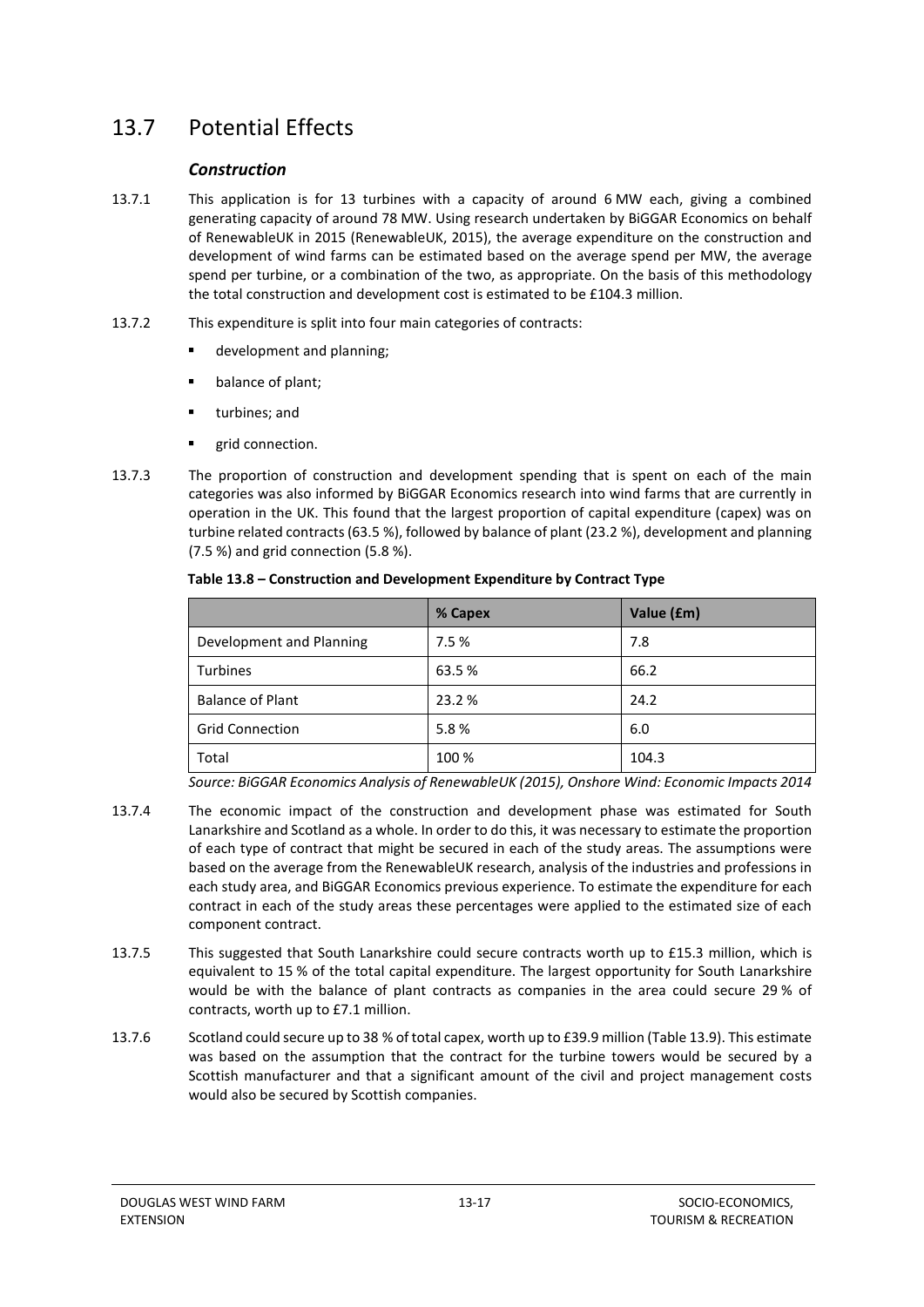|                          | <b>South Lanarkshire</b> |      | <b>Scotland</b> |      |
|--------------------------|--------------------------|------|-----------------|------|
|                          | %                        | Em   | %               | Em   |
| Development and Planning | 17                       | 1.3  | 77              | 6.0  |
| Turbine                  | 6                        | 4.3  | 17              | 11.5 |
| <b>Balance of Plant</b>  | 29                       | 7.1  | 68              | 16.4 |
| <b>Grid Connection</b>   | 44                       | 2.6  | 100             | 6.0  |
| Total                    | 15                       | 15.3 | 38              | 39.9 |

#### <span id="page-19-0"></span>**Table 13.9 – Construction and Development Expenditure by Study Area and Contract Type**

*Source: BiGGAR Economics Analysis*

- 13.7.7 The contract values potentially awarded in each area would represent an increase in turnover of businesses in these locations. The impact that this increase in turnover would have on employment was estimated using industry-specific data from the Annual Business Survey (Office for National Statistics, 2018). The survey gives the turnover per employee for each of the industries involved, which allows the employment from any increase in turnover to be estimated.
- 13.7.8 The employment impacts during the construction and development phase are reported in job years, rather than full-time equivalents (FTEs) because the contracts would be short-term. Job years measures the number of years of full-time employment generated by a project. For example, an individual working on this project for 18 months would be reported as 1.5 job years.
- 13.7.9 In this way, the construction and development impacts were estimated to support up to 129 job years of employment in South Lanarkshire, of which up to 60 job years of employment would be on balance of plant contracts. It was estimated that up to 334 job years of employment would be supported across Scotland.

|                          | <b>South Lanarkshire</b> | <b>Scotland</b> |  |
|--------------------------|--------------------------|-----------------|--|
| Development and Planning | 14                       | 64              |  |
| Turbine                  | 38                       | 100             |  |
| <b>Balance of Plant</b>  | 60                       | 131             |  |
| <b>Grid Connection</b>   | 17                       | 39              |  |
| Total                    | 129                      | 334             |  |

#### **Table 13.10 – Construction and Development Employment by Study Area and Contract Type**

*Source: BiGGAR Economics Analysis*

- 13.7.10 There would also be knock on effects from this direct employment during the Proposed Development because the people who are employed on the project will have an impact on the wider economy when they spend their salaries. The research undertaken for RenewableUK in 2012 found an average salary of £34,000 for employees in the onshore wind sector. It was therefore estimated that up to £4.5 million would be paid in salaries to staff directly employed during the construction and development phase of the Proposed Development in South Lanarkshire.
- 13.7.11 In order to estimate the economic impact of these salaries in each of the study areas it was necessary to make assumptions regarding the location of employee expenditure. It was assumed that employees that live in South Lanarkshire would spend 40 % of their salaries inside South Lanarkshire and workers living in the rest of Scotland would spend 74 % of their salaries in Scotland. The assumption for each of the locations of spend in Scotland is based on data provided in the Scottish Government's Input-Output Tables (Scottish Government, 2017).
- 13.7.12 The economic impact of the increased expenditure was estimated using the average GVA/turnover and turnover/employee for the whole economy as reported in the Annual Business Survey. In this way it was possible to estimate the induced impact direct employees would create during the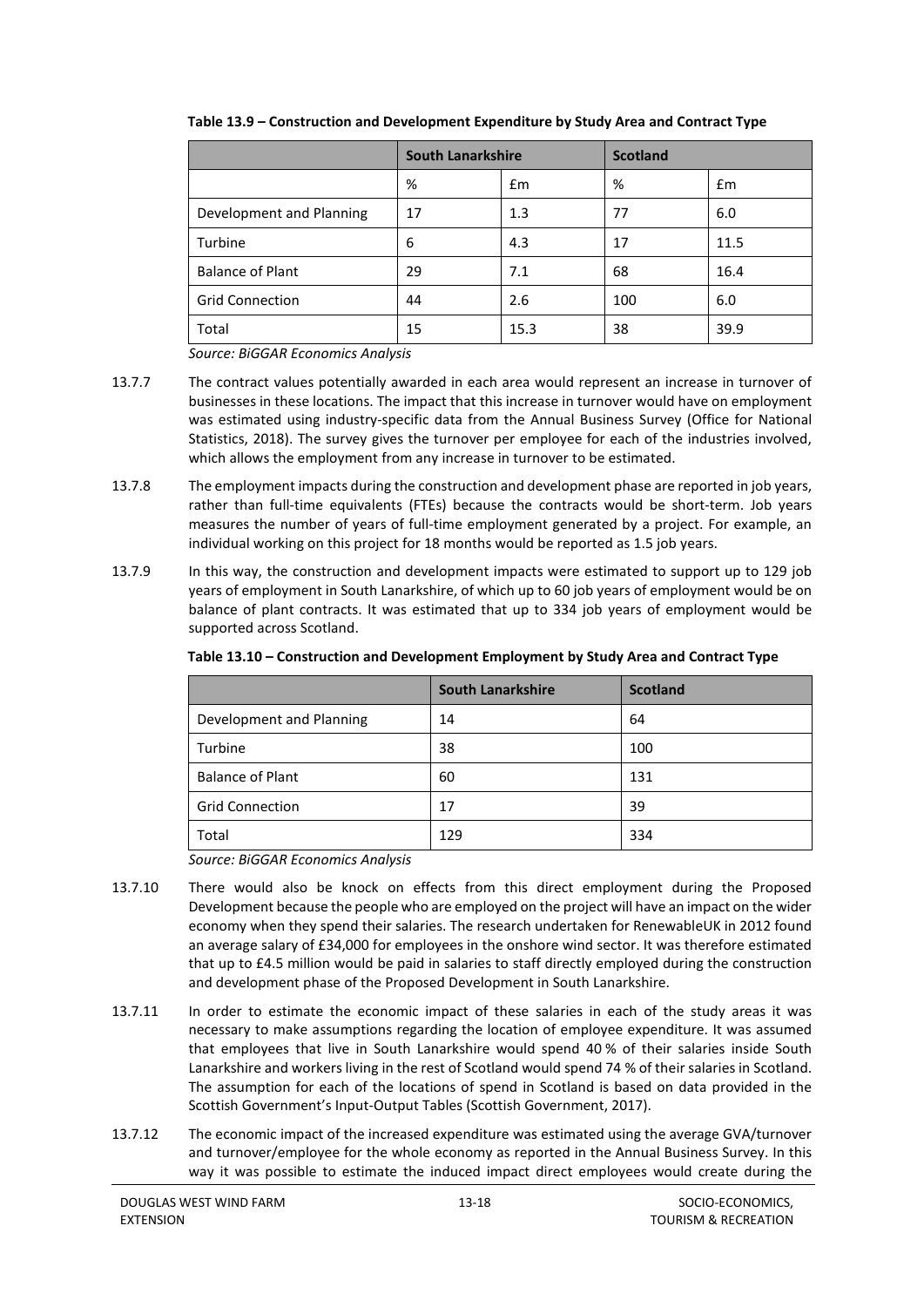construction and development phase. In South Lanarkshire employees could spend £1.8 million, supporting 12 job years and £0.6 million GVA. In Scotland, direct employees could spend £8.5 million, supporting 59 job years, and £2.9 million GVA.

**Table 13.11 – Construction and Development Spending Impact**

|                        | <b>South Lanarkshire</b> | Scotland |
|------------------------|--------------------------|----------|
| Employee Spend (£m)    | 1.8                      | 8.5      |
| GVA (£m)               | 0.6                      | 2.9      |
| Employment (job years) | 12                       | 59       |

*Source: BiGGAR Economics Analysis*

- 13.7.13 The total impact during the construction and development phase of the Proposed Development is the sum of the direct impacts and the induced impacts from the expenditure of direct employees. The total combined impact was estimated to be up to £15.9 million and 141 job years of employment in South Lanarkshire, and up to £42.8 million and 393 job years of employment in Scotland.
- 13.7.14 The effect of construction on the South Lanarkshire economy was assessed as temporary, beneficial and **minor**, and therefore not significant. At the Scottish level it was assessed as beneficial but **negligible** and not significant.

**Table 13.12 – Total Economic Impact during Construction and Development Phase**

|                        | <b>South Lanarkshire</b> | <b>Scotland</b> |
|------------------------|--------------------------|-----------------|
| Economic Impact (£m)   | 15.9                     | 42.8            |
| Employment (job years) | 141                      | 393             |

*Source: BiGGAR Economics Analysis*

- 13.7.15 The Applicant is committed to maximising the local economic impact from the Proposed Development and will work to ensure that local businesses have an opportunity to bid for contracts. To that end, the Applicant proposes to operate a Responsible Contracting Policy to ensure that the sourcing of local contractors is given the highest priority. As a business based in the local area, the Applicant is committed to using suppliers as close to the Proposed Development as possible and to delivering a high percentage of construction contracts to local companies. Construction companies would also be encouraged to offer local apprenticeship or work experience places. This would take the form of a Responsible Contracting Policy, which would ensure that tenders submitted by contractors offering substantial community and local employment benefits would be more highly rated during the tender process evaluation than those without such benefits.
- 13.7.16 A copy of the Applicant's Responsible Contracting Policy for the Proposed Development is included in Appendix 13.1.

### *Operation*

#### **Operation and Maintenance**

- 13.7.17 The operation and maintenance impact of the Proposed Development was estimated annually as the impact that would persist throughout the 30-year life-span of the Proposed Development.
- 13.7.18 Annual expenditure on operations and maintenance was estimated based on analysis undertaken in the 2015 RenewableUK report (RenewableUK, 2015). It was estimated that the annual operations and maintenance expenditure associated with the Proposed Development could be up to £2.1 million. Over the 30 year life of the project this could amount to £61.5 million. This excludes nondomestic rates and community benefit, which are considered further below.
- 13.7.19 In order to estimate the economic impact of the operations and maintenance expenditure, in each of the study areas, it was first necessary to estimate the proportion of the contracts that could be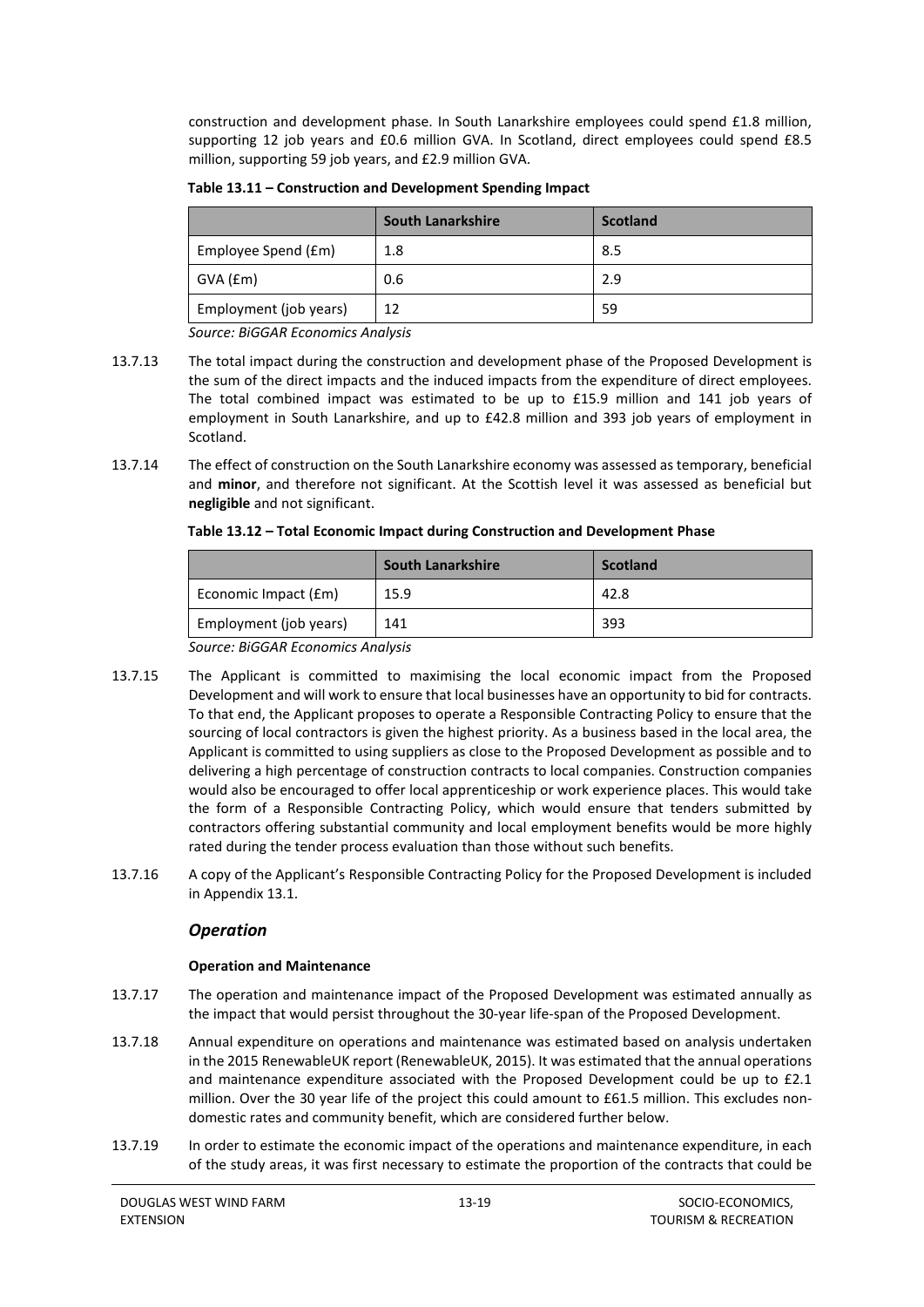secured in each of these areas. These assumptions were based on the contract proportions reported in the RenewableUK report and the analysis of the industries present in each of the study areas.

13.7.20 Based on this information, it was assumed that South Lanarkshire could secure 32 % of operations and maintenance contracts, and that Scotland could secure 47 % of contracts (the remainder of the contracts, which may for example include supplies such as replacement parts, were assumed to be sourced from outside of Scotland). In this way it was estimated that annual operations and maintenance expenditure would generate up to £0.7 million in South Lanarkshire, and up to £1.0 million in Scotland.

|                                  | <b>South Lanarkshire</b> |     | <b>Scotland</b> |     |
|----------------------------------|--------------------------|-----|-----------------|-----|
|                                  | %                        | £m  | %               | £m  |
| <b>Operation and Maintenance</b> | 32                       | 0.7 | 47              | 1.0 |

#### **Table 13.13 – Operational and Maintenance Expenditure by Study Area**

*Source: BiGGAR Economics Analysis*

- 13.7.21 As with the construction phase, the contract values awarded in each of the study areas represent an increase in turnover in those areas. The economic impact of the increase in turnover on employment was estimated in the same way as the construction expenditure, using the Annual Business Survey (Office for National Statistics, 2018), although as the impact on employment would be long-term it is presented as jobs.
- 13.7.22 In this way it was estimated that turnover generated by the operation and maintenance of the Proposed Development could support up to 5 jobs in South Lanarkshire and 7 jobs in Scotland each year.

#### **Table 13.14 – Employment from Operation and Maintenance (jobs)**

|                           | <b>South Lanarkshire</b> | Scotland |
|---------------------------|--------------------------|----------|
| Operation and Maintenance | ◡                        |          |

*Source: BiGGAR Economics Analysis*

- 13.7.23 As with the construction expenditure, there will also be knock on effects from the direct employment during the operation of the Proposed Development. The people who will be employed will have an impact on the wider economy by spending their salaries. This was estimated using the same method as for the construction and development phase, increasing the employment impact by one job in the Scottish economy.
- 13.7.24 Adding together direct and induced impacts arising from the operation and maintenance phase, it is estimated that the Proposed Development could create a total economic impact of up to £0.7 million and 5 jobs in South Lanarkshire, and up to £1.0 million and 8 jobs in Scotland per year.
- 13.7.25 The effect of annual operations and maintenance on the economy of South Lanarkshire and the economy of Scotland was considered beneficial, but **negligible** and therefore not significant.

#### **Table 13.15 – Total Annual Economic Impact during Operation and Maintenance Phase**

|                        | <b>South Lanarkshire</b> | <b>Scotland</b> |
|------------------------|--------------------------|-----------------|
| $GVA$ ( $Em$ )         | 0.7                      | 1.0             |
| Employment (job years) |                          | o<br>Ο          |

*Source: BiGGAR Economics Analysis*

#### DOUGLAS WEST WIND FARM EXTENSION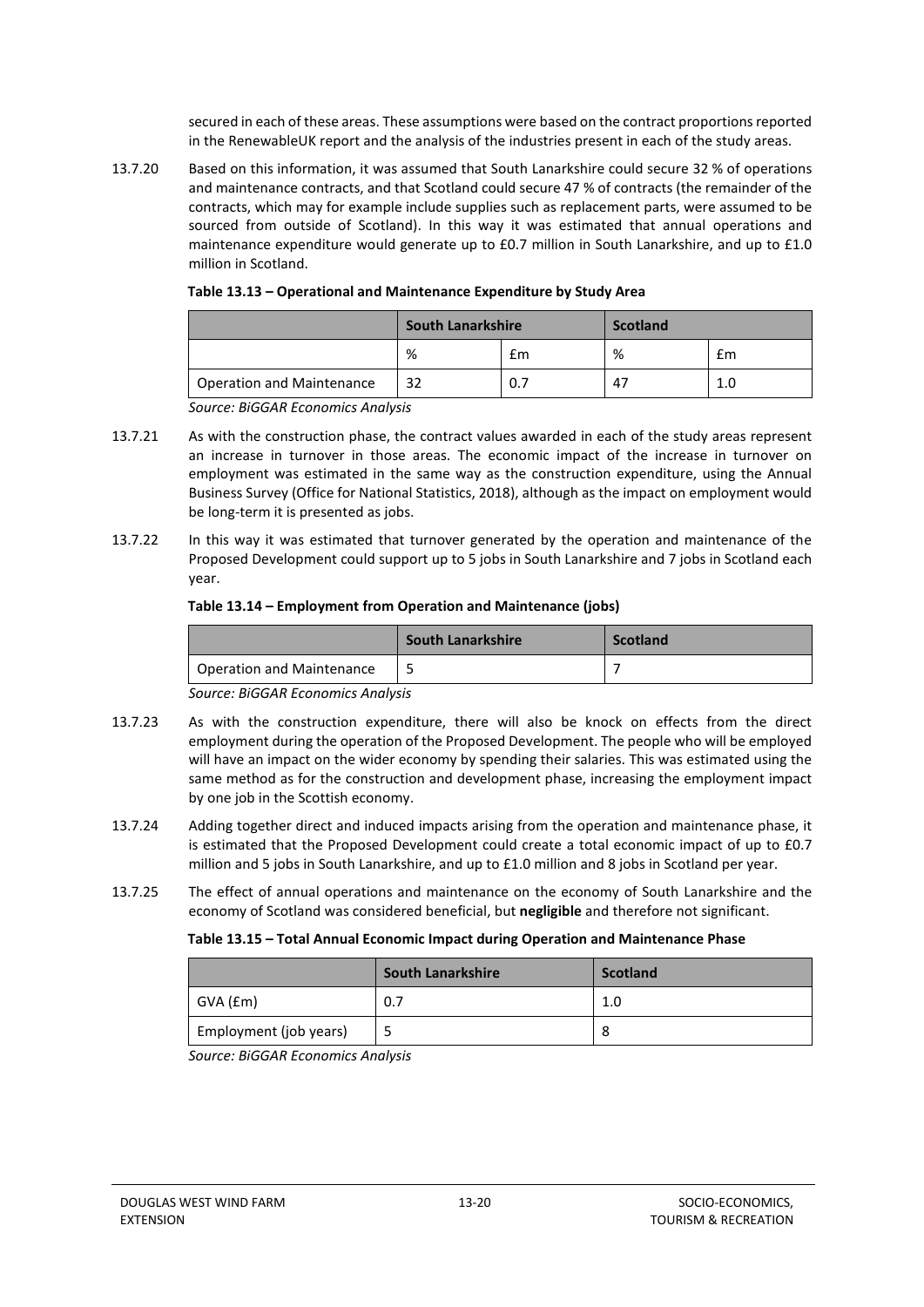#### **Community Benefit**

13.7.26 The Applicant has committed to provide community benefit funding in line with Scottish Government Guidance (Scottish Government, 2017), which is £5,000 per MW of installed capacity per year. As the scheme is expected to have a capacity of around 78 MW, this suggests an annual community benefit contribution of around £390,000. Over the 30 year lifetime of the Proposed Development this would equate to a total of £11.7 million of community benefit funding.

|                            | Value      |
|----------------------------|------------|
| Funding per MW (£)         | 5,000      |
| Installed Capacity (MW)    | 78         |
| Annual Contribution (£)    | 390,000    |
| Lifetime Contribution (£m) | 11,700,000 |

#### **Table 13.16 – Community Benefit Fund**

*Source: BiGGAR Economics Analysis*

- 13.7.27 As an illustration of the level of employment that could be supported by a Community Benefit Fund, the Scottish Council of Voluntary Organisations gives a total turnover of £5.8 billion in Scotland's voluntary sector, which supports a full-time equivalent staff of 106,800. This means that the turnover per full time staff member in the voluntary sector is £54,306 (Scottish Council of Voluntary Organisation, 2018).
- 13.7.28 By applying this ratio to the annual funding, it was estimated that 7 full-time equivalent jobs could be supported in the voluntary sector by a community fund of this scale.
- 13.7.29 In particular, it is anticipated that the Community Benefit contribution from the Proposed Development would fund (jointly with the neighbouring Repowered Hagshaw Hill Wind Farm project) a full-time Local Development Officer, who would significantly increase the capacity of the local communities. For example, they could seek out, develop and submit grant applications for specific projects, and be dedicated to delivering a Community-Led Investment Strategy for each village (Douglas, Glespin, Coalburn, Rigside and Douglas Water), based on the aspirations of the community set out in the Community Action Plans. The officer would be based in Coalburn, Douglas or Lanark, and would work closely with a range of local partners, including SLC Economic Development and Regeneration Team, and all local groups and third sector agencies in the Douglas Valley Communities.
- 13.7.30 The Applicant is currently consulting with the local community in Douglas, Glespin, Coalburn, Rigside and Douglas Water about establishing a new Douglas Valley Development Trust which would receive the community benefit income from the Proposed Development which would yield the financial resources to deliver the Community-Led Investment Strategy.
- 13.7.31 Each community would have a dedicated pot of money ring-fenced by the Trust. This could be used to fund projects 100 % or as part of match funding arrangements for larger schemes.
- 13.7.32 The focus of the Trust would be to deliver strategic, large–scale projects/initiatives which create tangible and lasting benefits for Douglas Valley communities. Initial possibilities that have been raised are developing a mountain biking destination and Adventure Tourism offering in the local area and assisting small business start-ups and social enterprises in this sector. This would capitalise on wind farm infrastructure, local heritage assets and the proximity to the M74, stimulating job creation and economic activity in the local area. Delivering strategic improvements in the physical and recreational environment of Douglas, Glespin, Coalburn, Rigside and Douglas Water, and improving transport links to/from the Douglas Valley communities, have also been suggested.
- 13.7.33 Community benefit payments are not considered as part the Environmental Impact Assessment process and therefore the significance of effect has not been assessed.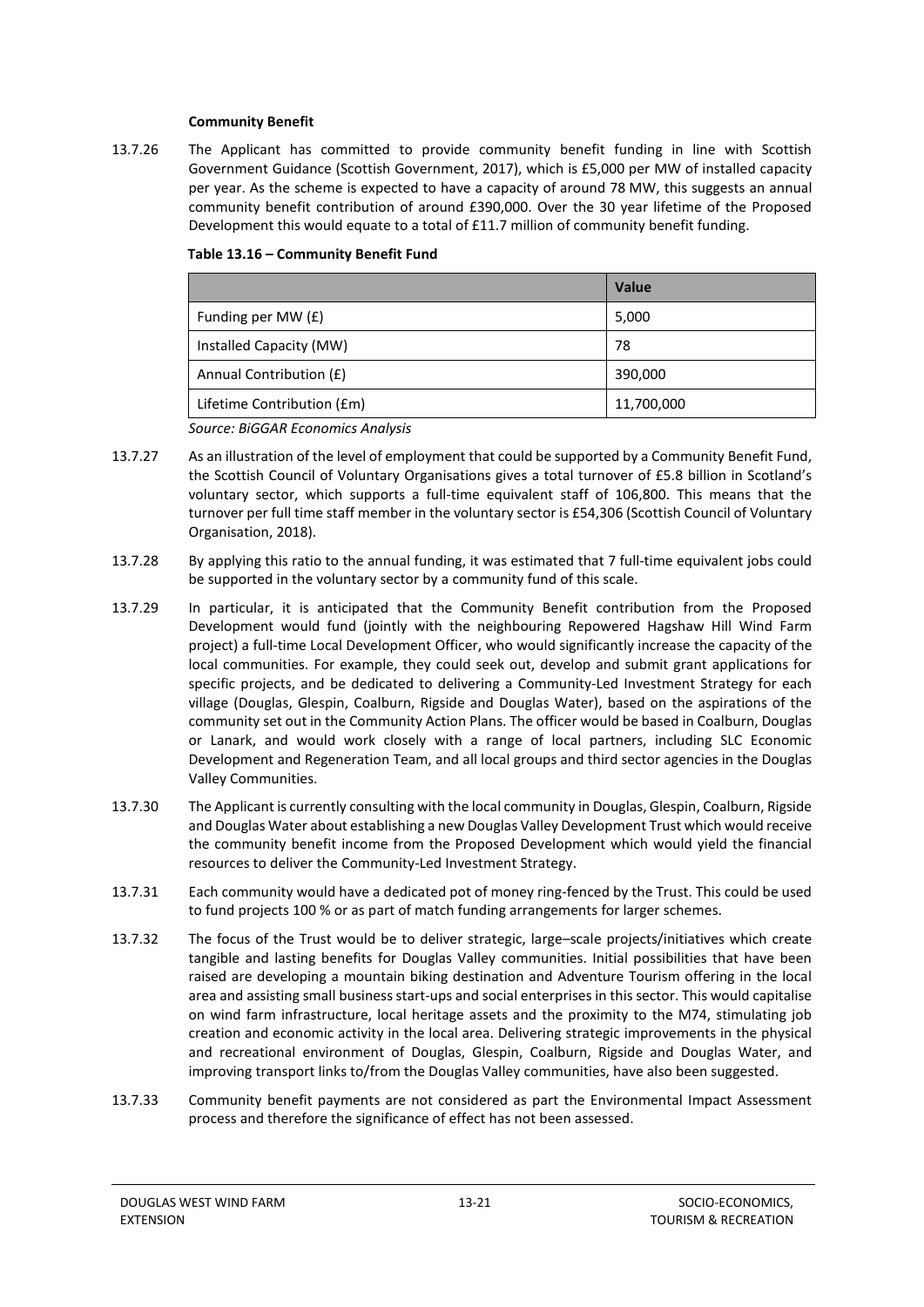#### **Shared Ownership**

- 13.7.34 In addition to the traditional community benefit funding, the local community could also financially benefit from the Proposed Development through participation in a shared ownership scheme.
- 13.7.35 The Scottish Government Good Practice Principles for Shared Ownership of Onshore Renewable Energy Developments (Scottish Government, 2015) sets out the Scottish Government's view that shared ownership should become the standard in the renewables industry, and how this can be achieved. This commitment to shared ownership was renewed in the 2017 Onshore Wind Policy Statement (Scottish Government, 2017).
- 13.7.36 The Scottish Government is committed to shared ownership because it can strengthen relations between developers and communities, build the capacity of communities and empower their members, and support Scotland's ambitious targets for locally owned renewable energy.
- 13.7.37 There are multiple options through which a community can be involved in a shared ownership scheme of an onshore wind farm in their area. The different options for developers and communities to explore are outlined in the Good Practice Principles for Shared Ownership of Onshore Renewable Energy Developments (Scottish Government, 2015). Option 2 from this document (community group acquiring a revenue share) is associated with the lowest level of risk for the community.
- 13.7.38 All modes will require the community to raise funds required to meet the shared ownership requirements. The methods for raising finance will vary depending on the particulars of the project and the community but may include community share offers, commercial lending, crowdfunding or soft loans such as Scottish Government funding.
- 13.7.39 The Applicant is committed to exploring the potential to open up a revenue share (Option 2) in the Proposed Development for the local community, creating the opportunity for local community groups in the Douglas Valley to acquire a share in the future revenue of the wind farm.
- 13.7.40 The Applicant proposes that any interested local groups should initially engage with Local Energy Scotland, who manage the Scottish Government's Community and Renewable Energy Scheme (CARES), to seek advice on the ways in which to acquire a revenue share of up to 5 % in the Proposed Development.

#### **Economic Impact of Shared Ownership Revenue Sources**

- 13.7.41 The returns to the community from any involvement with a shared ownership scheme will vary depending on the anticipated operational costs and any costs associated with raising the finance needed to fund the community investment.
- 13.7.42 A 5 % revenue share in the Proposed Development would be equivalent to an output of 3.9 MW. The returns from a community share of this size would vary depending on the output of the wind farm, the value of the electricity sold in the open market, the operating costs of the wind farm, and the costs to the community from financing the project. Similarly, the value of the revenue is likely to fluctuate between years. A shared ownership scheme of this style could however potentially see the community earn an average of up to £120,000 per annum (however the sum received will be less in the earlier years when the project is repaying large finance costs).
- 13.7.43 Any income received from shared ownership would be in addition to the £390,000 community benefit funding paid by the Applicant each year (based on an installed capacity of 78MW).
- 13.7.44 The newly established Douglas Valley Development Trust could use these revenue streams to support economic development projects in the local area, with the support of the Local Development Officer and in line with the Community Action Plans discussed in Sectio[n 13.6.](#page-8-0)
- 13.7.45 In addition to directly supporting employment, the income received from an ownership share in the Proposed Development could also be used to leverage in more private funding to support other wider economic development projects. Experience of Community Development Trusts to date have found that the availability of local revenue streams, such as those provided by a shared ownership scheme can result in leverage of five to ten times the resources under the control of the local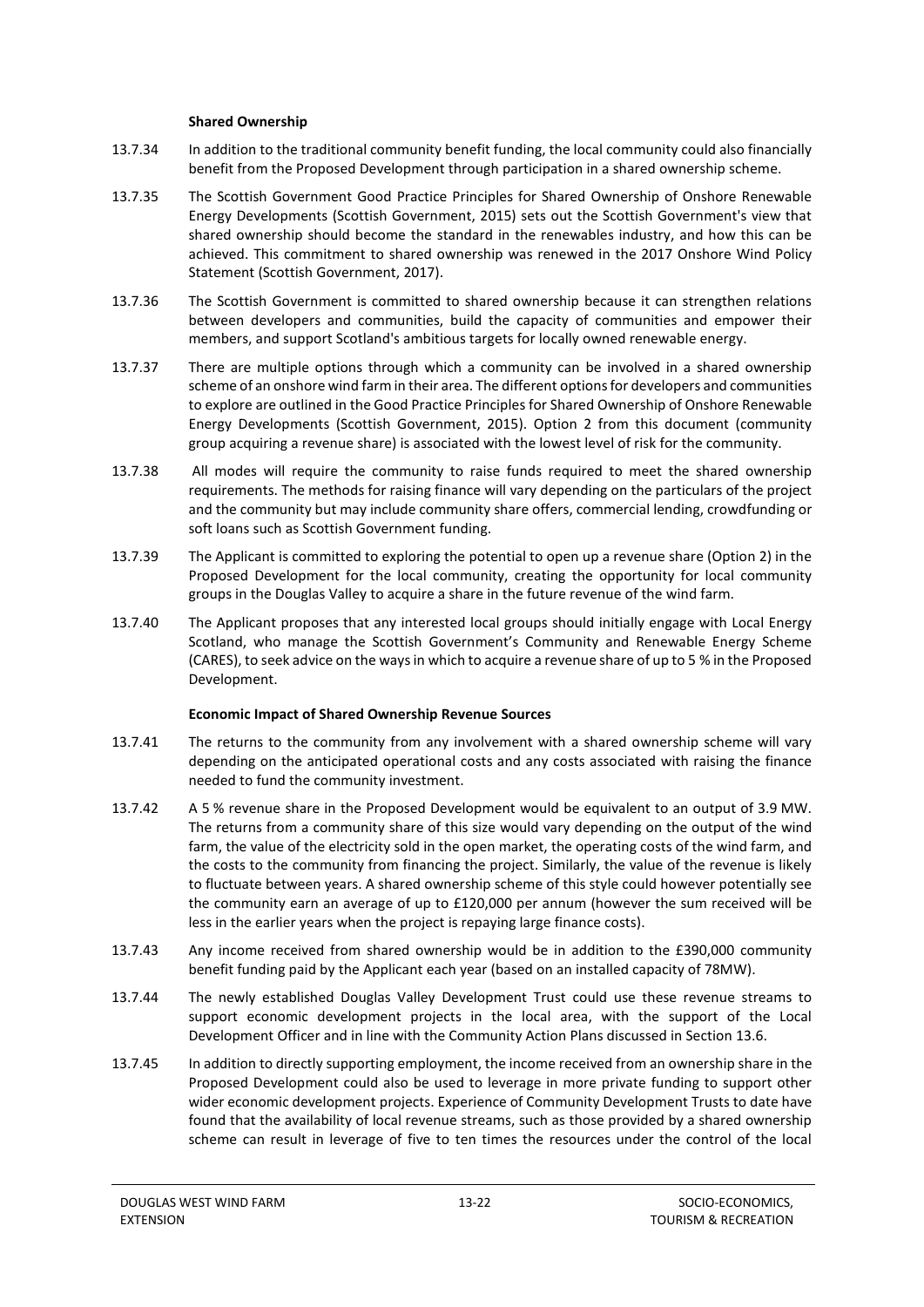organisation. Therefore, even at the lower end of the scale, the revenues from the community share could be used to leverage in funding of up to £600,000.

- 13.7.46 The economic impact associated with these revenues would be dependent on the projects in which the funds were spent. The Community Action Plans describe investments in a variety of areas including:
	- **skills development:**
	- **COMMUNITY OF AUTOR COMMUNIS**
	- leisure centre development;
	- physical regeneration; and
	- **COMMUNITY activities.**
- 13.7.47 The above projects would likely require a mixture of individuals involved in both the construction and the services sectors (in particular, the subsector Creative, Cultural, Sports and Recreation). For the purposes of this assessment it was assumed that that 50 % of the total funding (including that which was leveraged) would be spent in the construction sector and 50 % would be spent in the creative, cultural, sports or recreation sectors.
- 13.7.48 On this basis, the socio-economic impact of the shared ownership scheme could support up to 8 jobs and GVA of up to £340,000 per year, including the benefits from leveraged funding.
- 13.7.49 Given the possibility of direct job creation, as well as the meeting of the goals of each community, the effect of the shared ownership scheme was assessed as **moderate** and therefore **significant** (beneficial).

#### **Non-Domestic Rates**

- 13.7.50 The Proposed Development will be liable for non-domestic rates, the payment of which will contribute directly to public sector finances. These non-domestic rates, by providing an additional revenue stream, will support the delivery of government services.
- 13.7.51 An analysis of the rateable values paid by several wind farms in South Lanarkshire indicates that the average rateable value per MW is £20,958.
- 13.7.52 Given that the development will be around 78 MW, it is estimated that the total rateable value will be up to £1.6 million. Given a poundage rate of £0.518 per £1 of rateable value for business with a rateable value over £51,000 (Scottish Parliament Information Centre, 2017), it is estimated that the development could contribute £0.8 million annually to public finances, and over 30 years could contribute £24.1 million. However, the actual contribution will depend on variables such as the actual load factor, income received from the sale of electricity and the potential for any relief from non-domestic rates.
- 13.7.53 The contribution to public finances was assessed as **negligible** and therefore not significant.

#### **Evidence on the Relationship between Tourism and Wind Farms**

13.7.54 The extent to which the development of the onshore wind sector effects the tourism sector is a well-researched topic, with several studies published over the last decade.

#### *Glasgow Caledonian Centre (2008), The Economic Impacts of Wind Farms on Scottish Tourism*

13.7.55 Whilst now a decade old, the report by Glasgow Caledonian University's Moffat Centre (Glasgow Caledonian University/Moffat Centre, 2008) is perhaps the most comprehensive on the impacts of wind farms on tourism in Scotland, incorporating a literature review, an intercept survey of tourists in the study area, an internet survey, a Geographic Information Systems (GIS) study about the effect on accommodation and economic analysis of the results. The study area for this report included Caithness and Sutherland, Perth Kinross and Stirling, Dumfries and Galloway, and the Scottish Borders.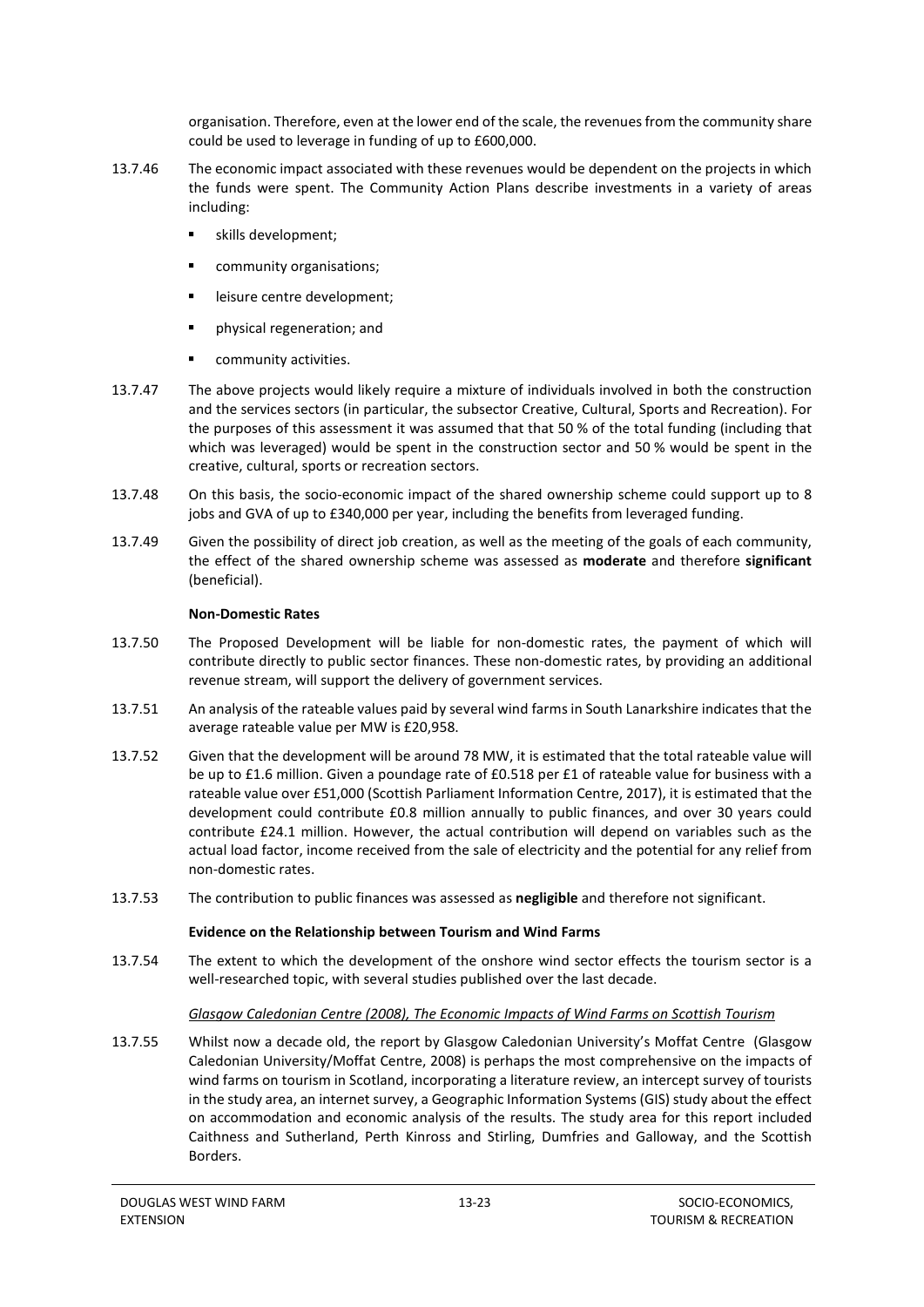- 13.7.56 The literature review found that most of the studies concluded that there were no significant adverse outcomes of wind farms on tourism in sensitive areas, as they generally don't have wind farms approved.
- 13.7.57 The intercept survey of tourists carried out in Scotland found 25 % viewed wind farms negatively, but the majority had neutral or positive opinions. Respondents who had already seen a wind farm were also less likely to be hostile to them. Although a significant minority (20-30 %) preferred landscapes without wind farms, very few would change their future intention to revisit Scotland based on them.
- 13.7.58 A 2012 report commissioned by the Scottish Government (ClimateXchange, 2012) subsequently found that the findings of the Glasgow Caledonian report were robust, and that there had been no adverse effect on tourism in the areas considered in the original report.

#### *Scottish Parliament Economy, Energy and Tourism Committee (2012), Reports on the Achievability of the Scottish Government's Renewable Energy Targets*

13.7.59 Also in 2012, following an inquiry into the achievability of the Scottish Government's renewable energy targets, the Scottish Parliament's Economy, Energy and Tourism Committee (Scottish Parliament Economy, Energy and Tourism Committee, 2012) concluded that:

> *"Several witnesses made assertions that there would be a negative impact on Scotland's tourism industry from renewable developments. However, these assertions were contradicted by research evidence from VisitScotland and others.*

> *Whilst care always needs to be taken in terms of the planning process and decisions on the siting of individual projects in areas popular with tourists and in our more rural and remote rural areas, no witness has provided the Committee with robust, empirical evidence, as opposed to anecdotal comment and opinion, that tourism is being negatively affected by the development of renewable projects."*

#### *VisitScotland (2012), Wind Farm Consumer Research*

13.7.60 A survey commissioned by VisitScotland in 2011 (VisitScotland, 2012) looked at the attitudes of tourists towards wind farms. It surveyed 2,000 people in the UK and 1,000 people in Scotland, who had visited Scotland recently. The majority (86-91 %) were in agreement about the importance of the natural scenery and landscape, for most of the respondents (80-83 %) their decision to stay in the UK for a short holiday would not be affected by the presence of a wind farm. In general, the respondents did not feel that wind farms ruined the tourism experience.

#### *Mountaineering Scotland Survey*

13.7.61 In 2016 Mountaineering Scotland (Mountaineering Scotland, 2016), a membership body that represents Scottish hillwalkers and mountaineers, conducted a survey of its members. When asked about the impact of wind farms on plans to walk and climb, 75 % of respondents answered that wind farms have no effect on their plans, although some expressed that they may decrease their enjoyment, 22 % responded that they go as often, but avoid areas with wind farms, while 1 % go to the mountains less. However, 2 % of respondents said they go to the mountains more often and like to see wind farms

#### *BiGGAR Economics (2017), Wind Farms and Tourism Trends in Scotland*

- 13.7.62 A study undertaken by BiGGAR Economic in 2017 (BiGGAR Economics, 2017), analysed the effects of wind farms on the tourism sector in Scotland at a National, Regional and Local level. This was an updated study of work previously published in 2016.
- 13.7.63 The report found that while the capacity of wind farms has more than doubled over the study period, employment in sustainable tourism had increased by more than 15 %. Furthermore, the analysis found no correlation between tourism employment and the number of turbines at the Local Authority level. The study also considered the impact on employment up to 15 km from developments, and the wind farms considered were those constructed between 2009 and 2015.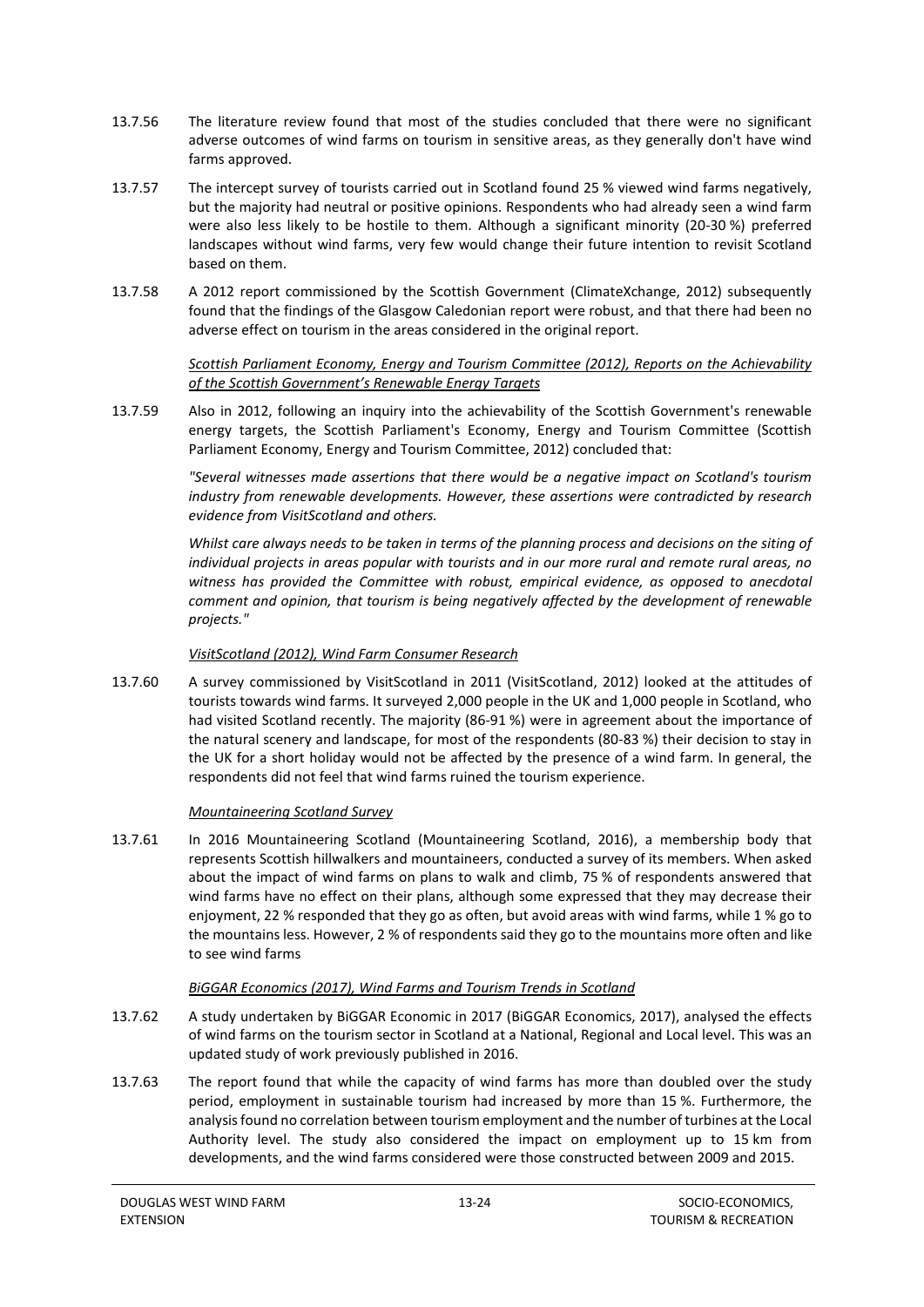13.7.64 The study concludes that national statistics suggest there is no relationship between the development of onshore wind farms and tourism employment in Scotland, the Local Authority in which the wind farms are located or the local area surrounding the development.

#### **Tourist Attractions**

- 13.7.65 It should be noted that given that the Proposed Development is an extension, and will be in an area where the presence of an onshore wind development has already been established, and will remain in place for many years to come. This suggests that any effect of the Proposed Development on tourism would be limited as a wind farm landscape has already been established at this location.
- 13.7.66 Several of the tourist attractions near the Proposed Development are of a local nature, for example Douglas Water Golf Club, Hollandbush Golf Club and Kypeside Fishery, as well as Lanark Golf Course, Lanark Loch and Clyde Valley Family Park near Lanark. The nature of the attractions and their comparative distance from the site indicate that there would be limited impacts resulting from the Proposed Development. Therefore, the effect on each of these attractions was assessed as **negligible** and therefore not significant.
- 13.7.67 The attractions in New Lanark, including the New Lanark World Heritage Site and Visitor Centre and the Falls of Clyde Visitor Centre and Wildlife Reserve, as well as Craignethan Castle, are considered to be important to the regional or national tourism offering by attracting visitors from outside the area. Visitors to Craignethan Castle for example are likely to be interested in the history of the site and it is reasonable to assume that visitors to New Lanark would primarily be interested in the site's social and industrial historical significance. Furthermore, it is noted that the Proposed Development will not be seen from the New Lanark World Heritage Village. As a result, it is considered unlikely that the Proposed Development will affect the visitor experience. This is particularly true given the considerable distance from the Proposed Development to both attractions. Therefore, the effect was assessed as **negligible** and not significant for each of the attractions.

#### **Tourism Accommodation**

- 13.7.68 The impact on tourism businesses would depend on the extent to which the additional views, that they may acquire, may influence the behaviour of tourists visiting the businesses. Views of the Proposed Development from accommodation providers are likely to be limited, given the relative distances to sites such as Muirkirk, Kirkmuirhill, New Lanark, Lanark and Kirkfieldbank. There are also a small number of accommodation providers near the M74 or A70, and it is likely that their main attraction is their relative proximity to these transport routes. Therefore, the effect on accommodation providers in these areas is assessed as **negligible**.
- 13.7.69 There is only one tourism accommodation business within 5 km of the Proposed Development. It appears to have been set up relatively recently, suggesting that it is not discouraged by the presence of existing wind farm developments, and advertises itself in part for its location. This suggests that any effect is likely to be **negligible**.
- 13.7.70 It is also possible that the construction of the Proposed Development could have a temporary beneficial effect on local tourism businesses as a result of employees either staying locally and/or purchasing food and other supplies while working on site. The relatively low number of accommodation businesses in the local area suggests that the effect on these business would be **moderate** and beneficial.

#### **Tourist Routes**

13.7.71 Potential permanent adverse effects on walking and cycling routes in the local area (both shortdistance and longer distance) would depend on the extent to which the Proposed Development might change the existing character of the routes and tourists' enjoyment of them. The fact that there are already operational wind farms in the study area, means that this type of development is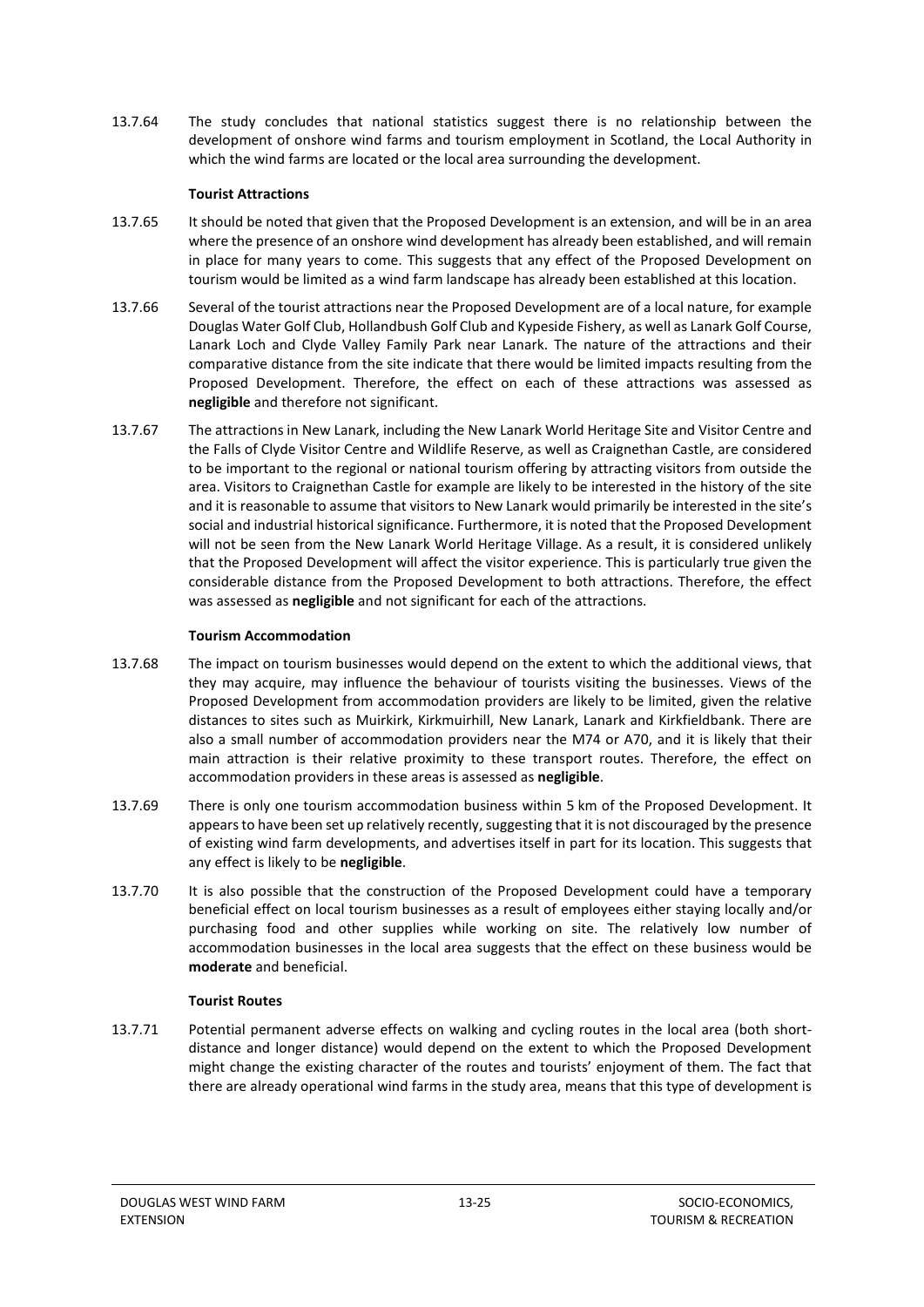already an established part of the local environment. This means that walkers and cyclists visiting the area should already have a reasonably high expectation of seeing a wind farm during their trip.

- 13.7.72 The magnitude of the effect of any additional views of turbines that may be acquired as a result of the Proposed Development would therefore be low and this implies that the overall significance of this effect would be **negligible** and therefore not significant.
- 13.7.73 In terms of future tourist routes, it is noted that SLC and Scottish Natural Heritage (SNH) are exploring plans to link Glasgow with the River Ayr Way and the Southern Upland Way as part of the Clyde Walkway Extension Project (Scottish Natural Heritage, 2010).
- 13.7.74 The development of the Clyde Walkway Extension would therefore join up multiple long distance routes through central and southern Clydesdale. The Douglas/Coalburn area could play an important part in these new routes with the potential for the east – west route from Glenbuck to New Lanark to pass through the Proposed Development site, and there is also potential for a further route south to the Southern Upland Way from the Douglas area via Crawfordjohn.
- 13.7.75 Graphic 13-3 illustrates the location of Douglas and Coalburn relative to the missing links between the Clyde Walkway, the River Ayr Way and the Southern Upland Way.



**Graphic 13-2 – Strategic Walking Routes of Scotland**

13.7.76 Existing long distance path networks can boost tourism, the economy, the health of local people and the environment of communities through which they pass (Scottish Natural Heritage, 2010). Facilitation of the Clyde Walkway Extension through the adjoining land of the Applicant's parent company could provide an interesting part of the new route which could enhance the existing tourism and recreation offering in the local area and bring more passing trade and visitors to Douglas and Coalburn. This would create the opportunity to build on existing marketed walks around Douglas such as the 'Douglas Explorer' walk promoted by Walkhighlands.

#### **Proposed Investment in Adventure Tourism**

- 13.7.77 As noted there are limited tourism assets within the vicinity of the Proposed Development. The Applicant has proposed community benefit and shared ownership schemes that could result in significant community investment, and be used to create new assets such as a mountain biking destination or similar adventure tourism opportunities in the local area, which have been identified as potential growth areas in Scotland's tourism offering. Similar destinations include Glentress near Peebles. Given the proximity to the M74, and existing walking/cycling trails, this could result in a noticeable increase in visitors to the area, and opportunities for local employment.
- 13.7.78 Although the potential effect of this employment has been considered previously, it is worth noting that the Proposed Development could strengthen and catalyse the area's tourism offering and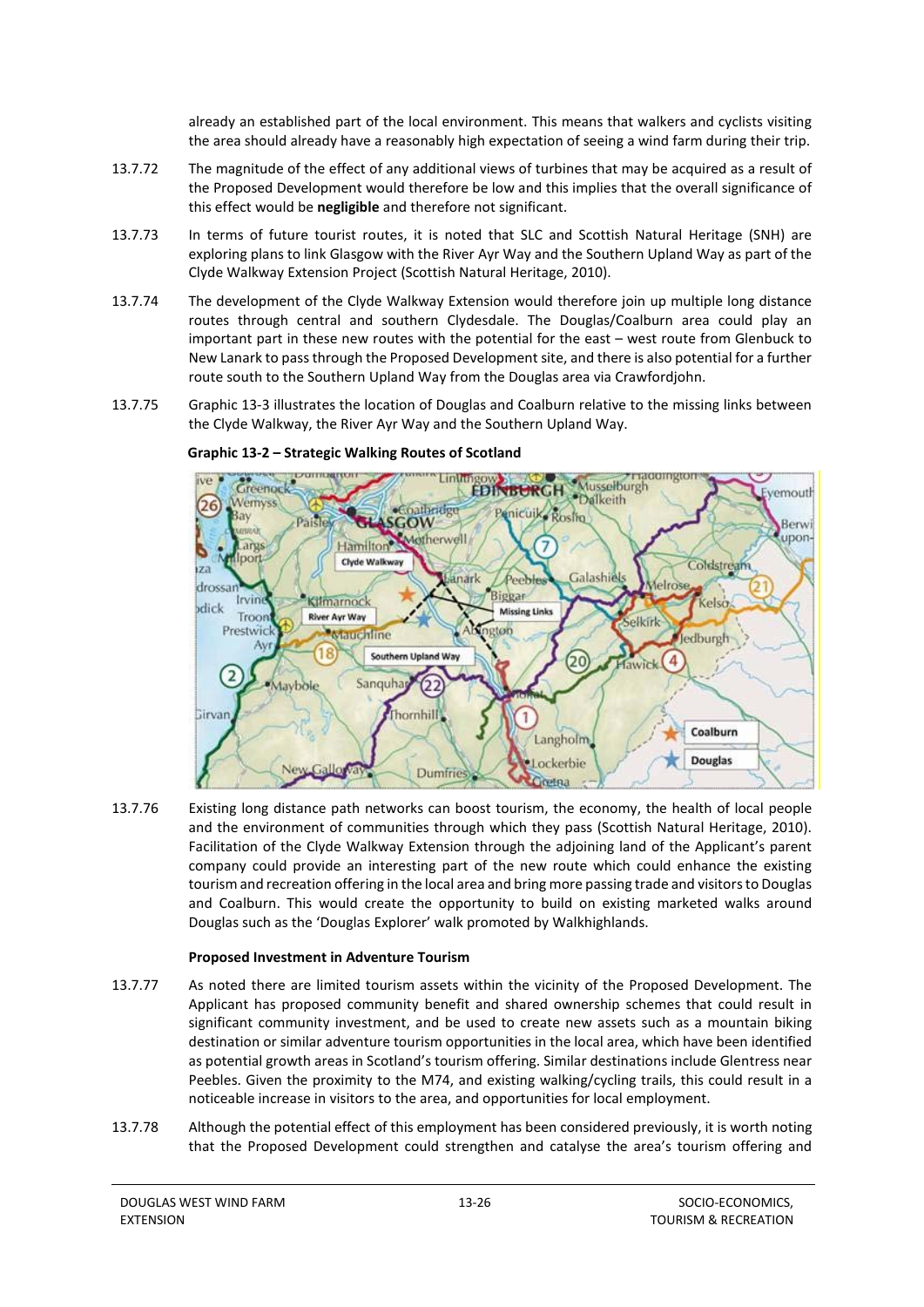create new opportunities for employment. Therefore, this has been assessed as a **moderate** beneficial effect to the local community.

### *Decommissioning*

13.7.79 To date there has been limited decommissioning of onshore wind installations in the UK, therefore the effects are not well known and have not been estimated. However, it is likely that the socioeconomic effects will be similar in scope to construction and development.

### <span id="page-28-0"></span>13.8 Mitigation

13.8.1 The assessment has not identified any significant effects associated with the Proposed Development and therefore it is unnecessary to consider mitigation.

### <span id="page-28-1"></span>13.9 Residual Effects

- 13.9.1 The residual effects identified in this assessment include:
	- a temporary, **minor** beneficial effect on the regional economy as a result of construction related expenditure;
	- a temporary, **negligible** beneficial effect on the national economy as a result of construction related expenditure;
	- a temporary, **moderate** beneficial effect on local accommodation providers as a result of contractors paying for accommodation;
	- a permanent, **negligible** beneficial effect on the regional and national economy due to operations and maintenance expenditure;
	- a permanent, **negligible** effect on local tourism assets and accommodation providers from the operation of the Proposed Development;
	- a permanent, **moderate** beneficial effect on local communities arising from increased investment and capacity building as a result of the shared ownership and community benefit proposals; and
	- a permanent, **moderate** beneficial effect on local communities arising from increased investment in local tourism infrastructure.

# <span id="page-28-2"></span>13.10 Cumulative Assessment

- 13.10.1 There are three main ways in which the Proposed Development could contribute to cumulative socio-economic effects. Two of these could result in beneficial cumulative effects and the other could result in an adverse cumulative effect.
- 13.10.2 Adverse cumulative effects on tourism, recreation and socio-economics could occur if the Proposed Development was expected to have a significant cumulative visual impact on important tourism receptors. The cumulative visual impact of the Proposed Development is assessed in Chapter 6, Landscape and Visual. It is however, important to note that even if such effects were to occur, they would not necessarily be significant. This is because landscape is likely to be somewhat less of an important driver of tourism in South Lanarkshire than it is for other parts of Scotland.
- 13.10.3 The Proposed Development also has the potential to generate beneficial cumulative impacts if it were to help encourage the development of a significant local renewable energy supply chain. Initial investigations undertaken by the Applicant have identified a number of potential suppliers in the local area so there is some evidence that this effect may already be occurring.
- 13.10.4 The development of a strong local supply chain would help to increase the economic benefits of the Proposed Development and similar projects in the local area, which could help to increase the magnitude of the long-term beneficial economic effects considered in this chapter. The Applicant's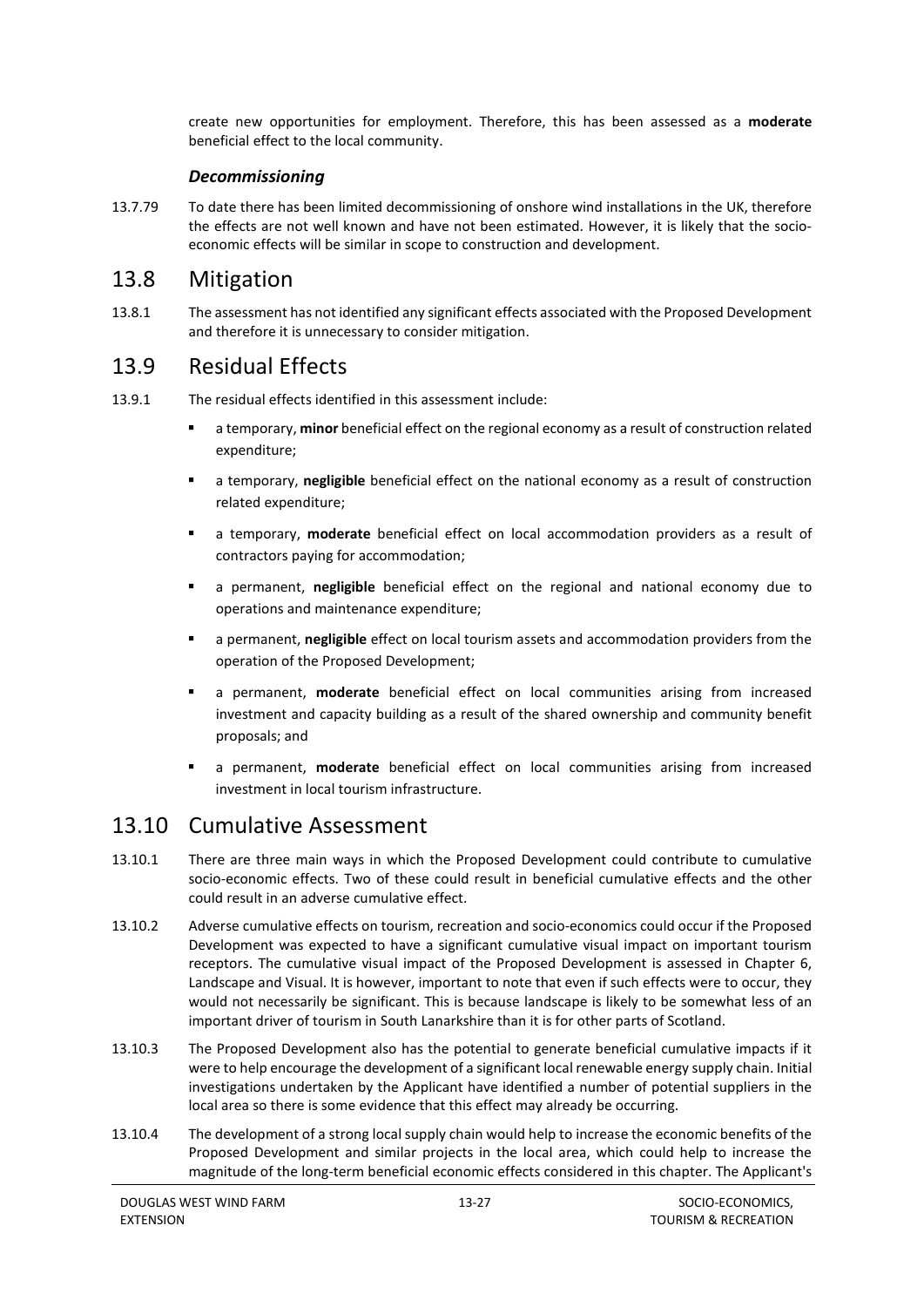Responsible Contracting Policy and stated preference for securing supplies locally wherever possible should help to support this.

13.10.5 Furthermore, if additional community benefit and shared ownership income was secured from other similar developments in the area this would enable the local community to leverage more funding and investment into the area. Physical infrastructure such as roads could also become part of the network of access paths around Junction 11 off the M74, attracting more people to the area.

### <span id="page-29-0"></span>13.11 Summary

- 13.11.1 The socio-economic baseline indicates that the local area is relatively older than the Scottish average, and it is likely that the average age of the inhabitants will increase in the future, which may reflect a lack of opportunities for young people. Employment is concentrated a few key sectors, such as healthcare, accommodation and food services, and transport, although there is a relative underrepresentation in high value sectors such as information and communication. The local area is an ongoing transition away from sectors such as coal mining and textiles, which dominated employment in the 20<sup>th</sup> century.
- 13.11.2 Based on an installed capacity of 78 MW, the assessment of the Proposed Development's economic impact found that:
	- during the development and construction phase it would generate up to:
		- £15.9 million and 141 job years of employment in South Lanarkshire; and
		- £42.8 million and 393 job years in Scotland (including South Lanarkshire).
	- during each year of the operational phase the it would generate up to:
		- £0.7 million and 5 jobs in South Lanarkshire; and
		- £1.0 million and 8 jobs in Scotland.
- 13.11.3 The Applicant has also indicated that there will be a Shared Ownership offer made to the local community, up to a 5 % revenue share in the Proposed Development in addition to Community Benefit funding of £5,000 per MW per year (totalling up to £390,000 per year, based on an installed capacity of 78 MW). This would enable the local communities surrounding the Proposed Development, such as Douglas, Glespin, Coalburn, Rigside and Douglas Water, to invest in the local area, and meet the objectives set out in their community action plans. This could involve developing the area's adventure tourism offering, resulting in increased visitor numbers and tourism. The socio-economic impact of the shared ownership scheme could support up to 8 jobs and up to £340,000 GVA per year, including the benefits from leveraged funding.
- 13.11.4 There would also be benefits to the public sector from payment of Non-Domestic Rates. Given the rates paid by similar developments it was estimated that the annual contribution of the Proposed Development would be around £0.8 million.
- 13.11.5 A review of the latest research found that no evidence of wind farm developments adversely affecting the tourism economy of Scotland. A specific assessment of the potential effect of the Proposed Development on local tourism assets, accommodation providers and tourism routes also found that there were not expected to be any adverse effects. The assessment notes that there may be beneficial effects on the tourism economy as revenue from the community benefit and shared ownership is invested in developing the local area's adventure tourism offering.
- 13.11.6 Overall, there were no significant adverse effects identified, and there are likely to be economic impacts associated with the Proposed Development, such as shared ownership revenues and construction expenditure, which could have positive, long-term benefits that assist the local area to overcome its economic challenges.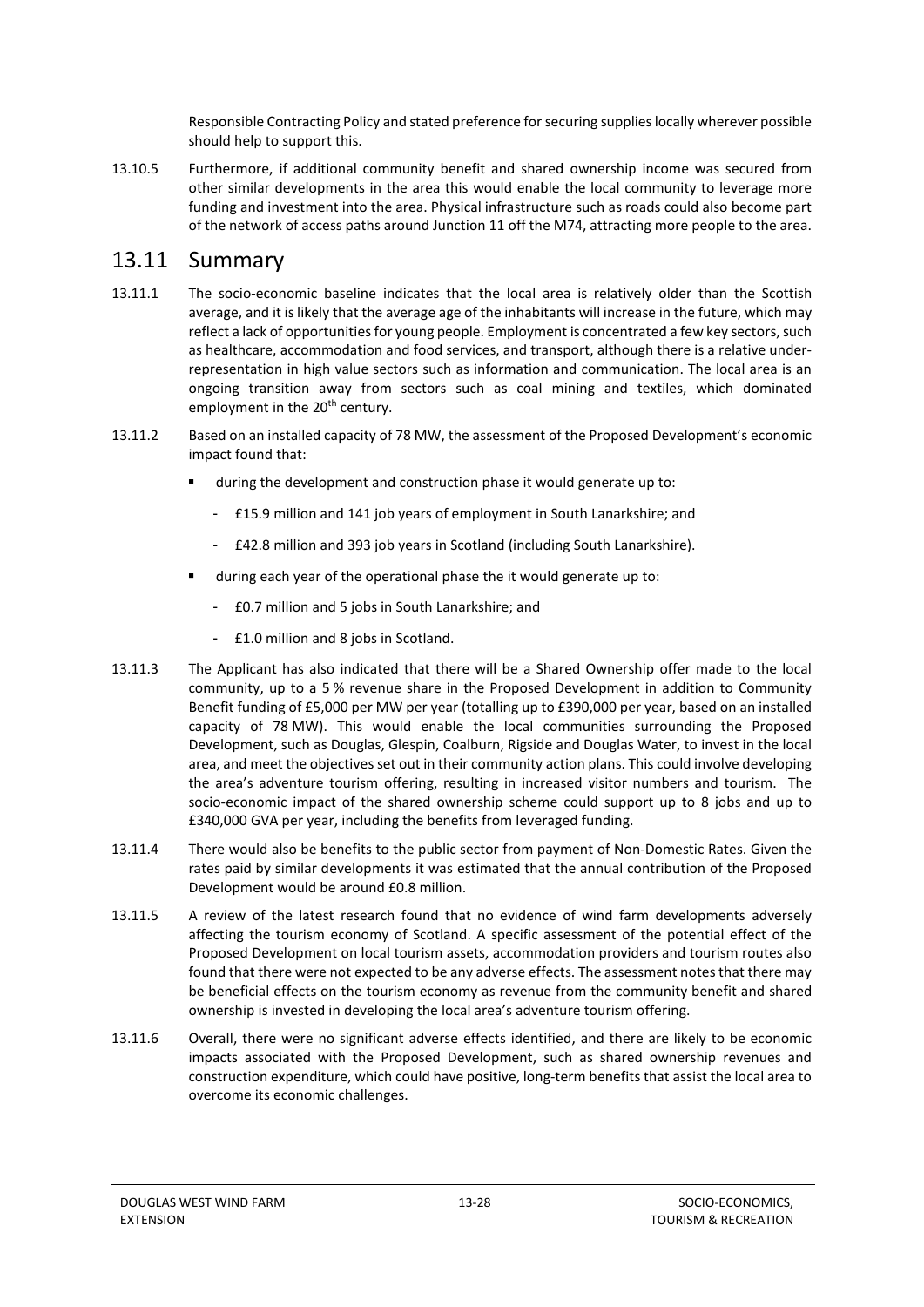#### **Table 13.17 – Summary Table**

| <b>Description of Effect</b>                                            | <b>Significance of Potential Effect</b> |                    | <b>Mitigation Measure</b> | <b>Significance of Residual Effect</b> |                   |
|-------------------------------------------------------------------------|-----------------------------------------|--------------------|---------------------------|----------------------------------------|-------------------|
|                                                                         | <b>Significance</b>                     | <b>Beneficial/</b> |                           | <b>Significance</b>                    | Beneficial/       |
|                                                                         |                                         | <b>Adverse</b>     |                           |                                        | <b>Adverse</b>    |
| During Construction / Decommissioning                                   |                                         |                    |                           |                                        |                   |
| Economic Impact of £15.9 million and 141 job years in South Lanarkshire | Minor                                   | <b>Beneficial</b>  | n/a                       | Minor                                  | <b>Beneficial</b> |
| Economic impact of £42.8 million and 393 job years in Scotland          | Negligible                              | <b>Beneficial</b>  | n/a                       | Negligible                             | <b>Beneficial</b> |
| Expenditure of construction workers in local economy                    | Moderate                                | Beneficial         | n/a                       | Moderate                               | Beneficial        |
| <b>During Operation</b>                                                 |                                         |                    |                           |                                        |                   |
| Annual economic impact of £0.7 million and 5 jobs in South Lanarkshire  | Negligible                              | Beneficial         | n/a                       | Negligible                             | Beneficial        |
| Annual economic impact of £1.0 million and 8 jobs in Scotland           | Negligible                              | Beneficial         | n/a                       | Negligible                             | Beneficial        |
| Revenue from shared ownership                                           | Moderate                                | Beneficial         | n/a                       | Moderate                               | Beneficial        |
| Payment of an estimated £0.8 million in Non-Domestic Rates              | Negligible                              | <b>Beneficial</b>  | n/a                       | Negligible                             | Beneficial        |
| Effect on tourism assets                                                | Negligible                              | Adverse            | n/a                       | Negligible                             | Adverse           |
| Effect on accommodation providers                                       | Negligible                              | Adverse            | n/a                       | Negligible                             | Adverse           |
| Effect on tourism routes                                                | Negligible                              | Adverse            | n/a                       | Negligible                             | Adverse           |
| Effect of proposed investment in tourism infrastructure                 | Moderate                                | <b>Beneficial</b>  | n/a                       | Moderate                               | Beneficial        |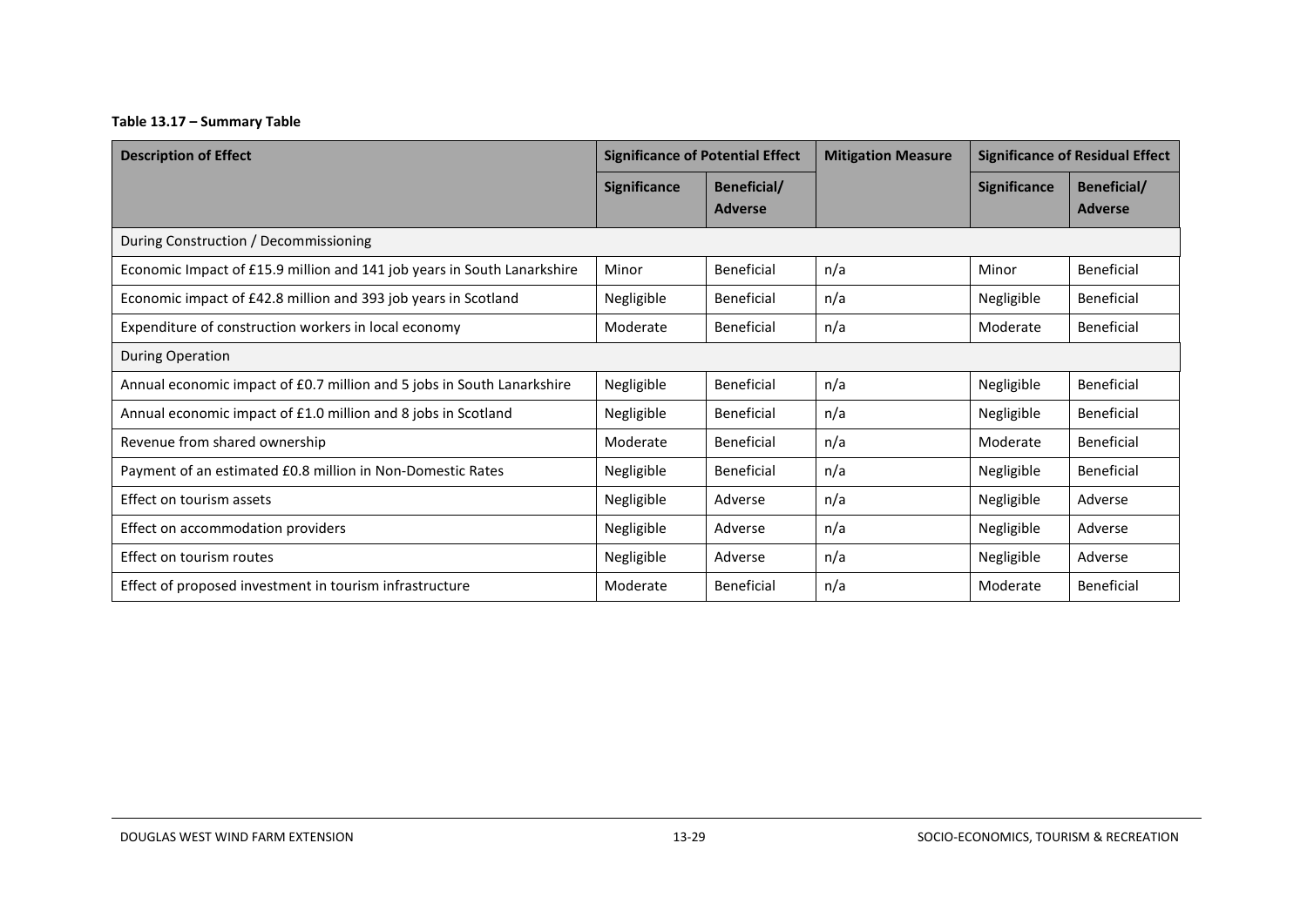### <span id="page-31-0"></span>13.12 References

BiGGAR Economics. (2017). Wind Farms and Tourism Trends in Scotland.

ClimateXchange. (2012). The Impact of Wind Farms on Scottish Tourism.

Coalfields Community Futures. (2017). Rigside and Douglas Water Community Action Plan 2018- 2023.

Department of Energy and Climate Change, RenewableUK. (2012). Onshore Wind: Direct and Wider Economic Impacts.

Glasgow Caledonian University/Moffat Centre. (2008). The Economic Impacts of Wind Farms on Scottish Tourism.

Moffat Centre. (2018). Scottish Visitor Attraction Monitor 2017.

Mountaineering Scotland. (2016). Wind Farms and Mountaineering Behaviour in Scotland.

National Records of Scotland. (2017). Population Projections 2016-2041.

National Records of Scotland. (2018). Population Estimates 2017.

Office for National Statistics. (2018). Annual Business Survey Provisional Results 2016.

Office for National Statistics. (2018). Annual Population Survey Jan 2017 - Dec 2017.

Office for National Statistics. (2018). Annual Survey of Hours and Earnings 2018.

Office for National Statistics. (2018). Business Register and Employment Survey 2017.

RenewableUK. (2015). Onshore Wind: Economic Impacts in 2014.

Scottish Council of Voluntary Organisation. (2018). SCVO State of the Sector.

Scottish Government. (2015). Good Practice Principles for Shared Ownership of Onshore Renewable Energy Developments.

Scottish Government. (2017). Draft Onshore Wind Policy Statement.

Scottish Government. (2017). Input-Output Tables 2014.

Scottish Government. (2017). Scottish Energy Strategy: The Future of Energy in Scotland.

Scottish Government. (2017). Scottish Government Good Practice Principles for Community Benefits from Onshore Renewable Energy Developments.

Scottish Government. (2018, 10 24). Economic Action Plan 2018-20. Retrieved from https://economicactionplan.mygov.scot

Scottish Government. (2018). Energy Statistics Database Q3 2018.

Scottish Natural Heritage. (2010). Developing the network of longer distance routes.

Scottish Parliament Economy, Energy and Tourism Committee. (2012). Report on the Achievability of Scottish Government's renewable energy targets.

Scottish Parliament Information Centre. (2017). Non-domestic Rates and the 2017 Revaluation.

Scottish Tourism Alliance. (2012). Tourism Scotland 2020.

Scottish Tourism Alliance. (2016). Mid Term Review 2016.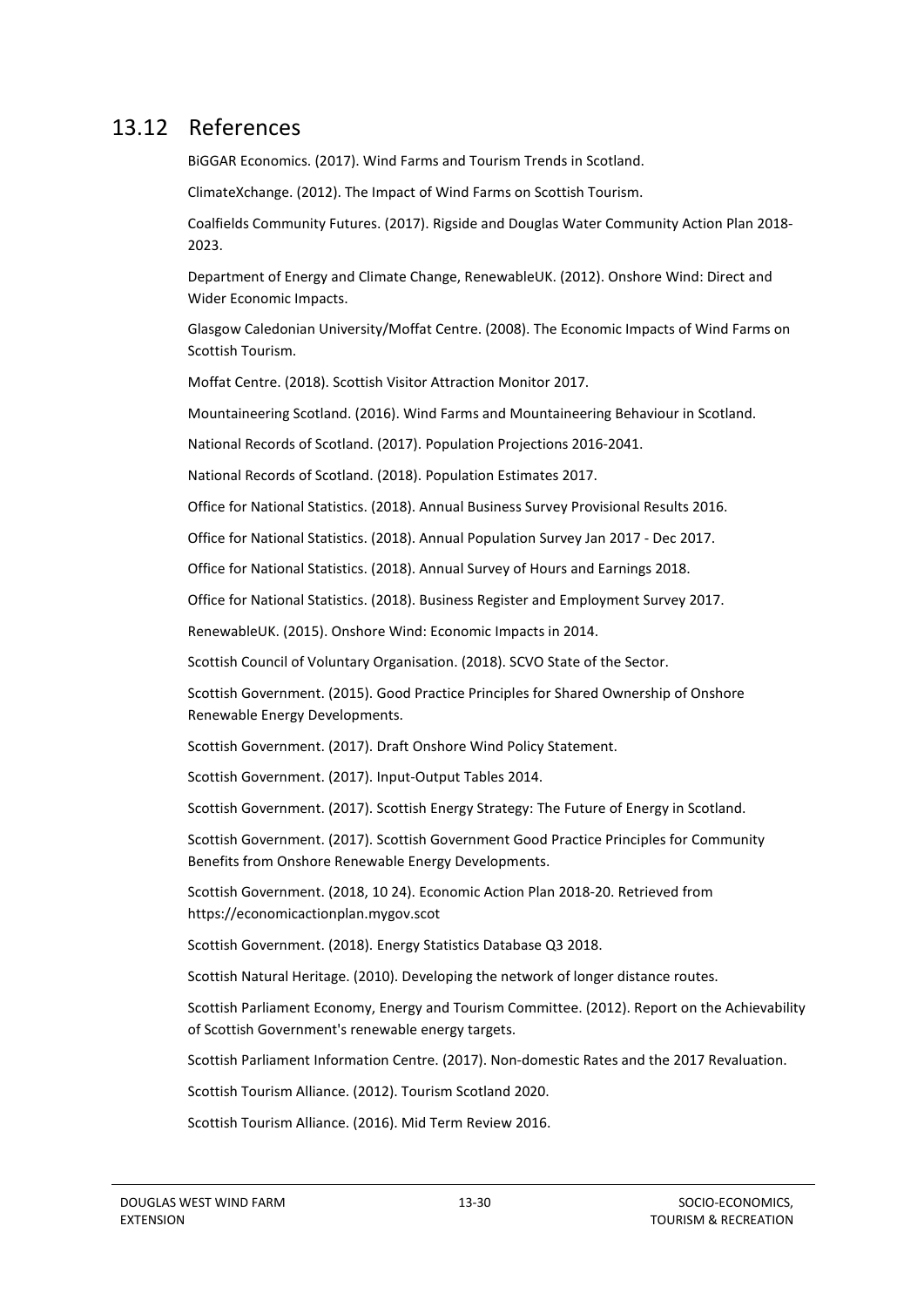South Lanarkshire Council. (2013). Promote – An Economic Strategy for South Lanarkshire 2013- 23.

South Lanarkshire Council. (2019). Core Path Network. Retrieved from South Lanarkshire Council: https://southlanarkshire.maps.arcgis.com/apps/webappviewer/index.html?id=ea777bba61f94767 a4a801f2f1d65e8b

Tourism Lanarkshire. (2016). Lanarkshire Area Tourism Strategy 2016-2020.

Urban Animation. (2016). Coalburn, Douglas and Glespin: Community Actions Plans. Coalburn Miners Welfare Charitable Society; St Bride's Centre.

VisitScotland. (2012). Wind Farm Consumer Research.